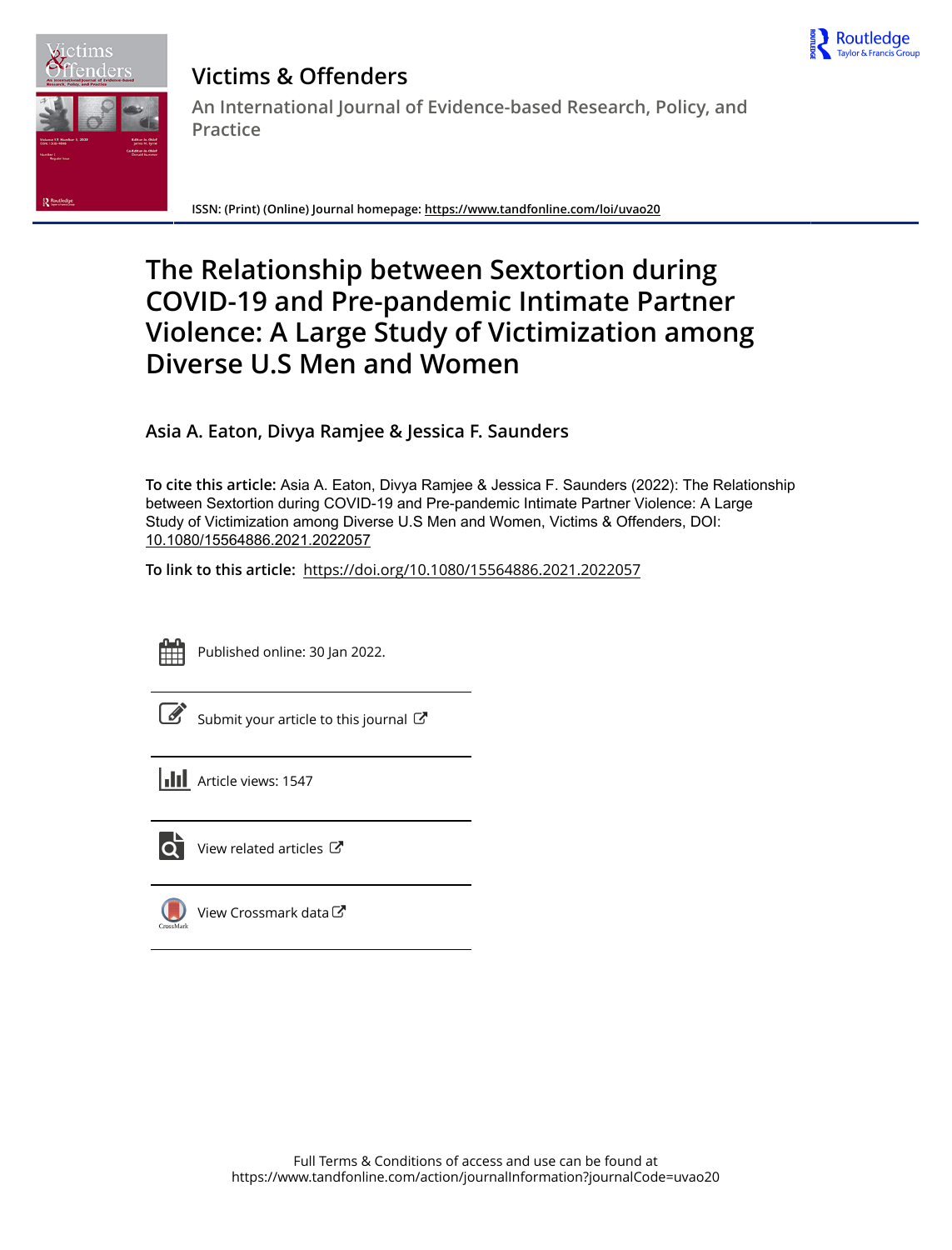

Check for updates

# **The Relationship between Sextortion during COVID-19 and Pre-pandemic Intimate Partner Violence: A Large Study of Victimization among Diverse U.S Men and Women**

Asi[a](#page-1-0) A. Eaton<sup>a</sup>, Divya Ramjee<sup>b</sup>, and Jessica F. Saunders<sup>c</sup>

<span id="page-1-1"></span><span id="page-1-0"></span><sup>a</sup>Department of Psychology, Florida International University, Miami, Florida, USA; <sup>b</sup>Department of Justice, Law & Criminology, American University, Washington, District of Columbia, USA; c Hiatt School of Psychology, Clark University, Worcester, Massachusetts, USA

#### **ABSTRACT**

In a large and diverse sample of U. S. adults, we assessed participants' experience with pre-COVID in-person intimate partner violence (IPV) victimization and with sextortion victimization during COVID to better understand the relationship between these phenomena. Experiencing sexual IPV pre-COVID increased the likelihood that men and women would experience sextortion during COVID. Men, Black and Native women, LGBTQ individuals, and emerging adults more often experienced sextortion during COVID than other groups. Implications for research on technology-facilitated sexual violence and practice with survivors are explored.

#### **KEYWORDS**

Sextortion; intimate partner violence; health disparities; COVID-19

<span id="page-1-6"></span><span id="page-1-3"></span>While the widespread use of information and communication technology has brought about many societal benefits, such changes have also enabled online violence in various forms (Clevenger et al., [2018](#page-14-0); Henry, McGlynn et al., [2020;](#page-15-0) Jane, [2020\)](#page-15-1). For example, growing proportions of people in the United States are reporting experiencing online harassment, including stalking, sexual harassment, and threats (Vogels, [2021](#page-17-0)). The COVID-19 pandemic may have exacerbated this public health problem, as it necessitated a massive shift to web-based information and communication technologies (ICTs), enabling millions of Americans to work, attend classes, perform errands, and sustain social and civic connections while maintaining physical distance from others.

<span id="page-1-4"></span><span id="page-1-2"></span>Indeed, since the start of the pandemic, nonprofit organizations, government institutions, and legal professionals in the U.S. have reported a substantial increase in technologyfacilitated sexual violence (Boniello, [2020](#page-13-0); CCRI, personal communication, June 2, 2020; FBI, [2020,](#page-14-1) [2021\)](#page-14-2). Technology-facilitated sexual violence (TSFV) is defined as sexual abuse via electronic or digital means, and can include nonconsensual pornography (also known as "revenge porn"), deepfakes, cyber harassment, cyber stalking, cyber dating violence, and sexual extortion or "sextortion" (Henry & Powell, [2018](#page-15-2)). In all these forms of abuse,

<span id="page-1-5"></span>**CONTACT** Asia A. Eaton **CO** aeaton@fiu.edu **Department of Psychology, Florida International University, 11200 SW 8th** St., DM 208, Miami, FL 33199, USA

This article was originally published with errors. This version has been corrected. Please see Correction notice [https://doi.org/](https://doi.org/10.1080/15564886.2022.2046349) [10.1080/15564886.2022.2046349](https://doi.org/10.1080/15564886.2022.2046349)

<sup>© 2022</sup> Taylor & Francis Group, LLC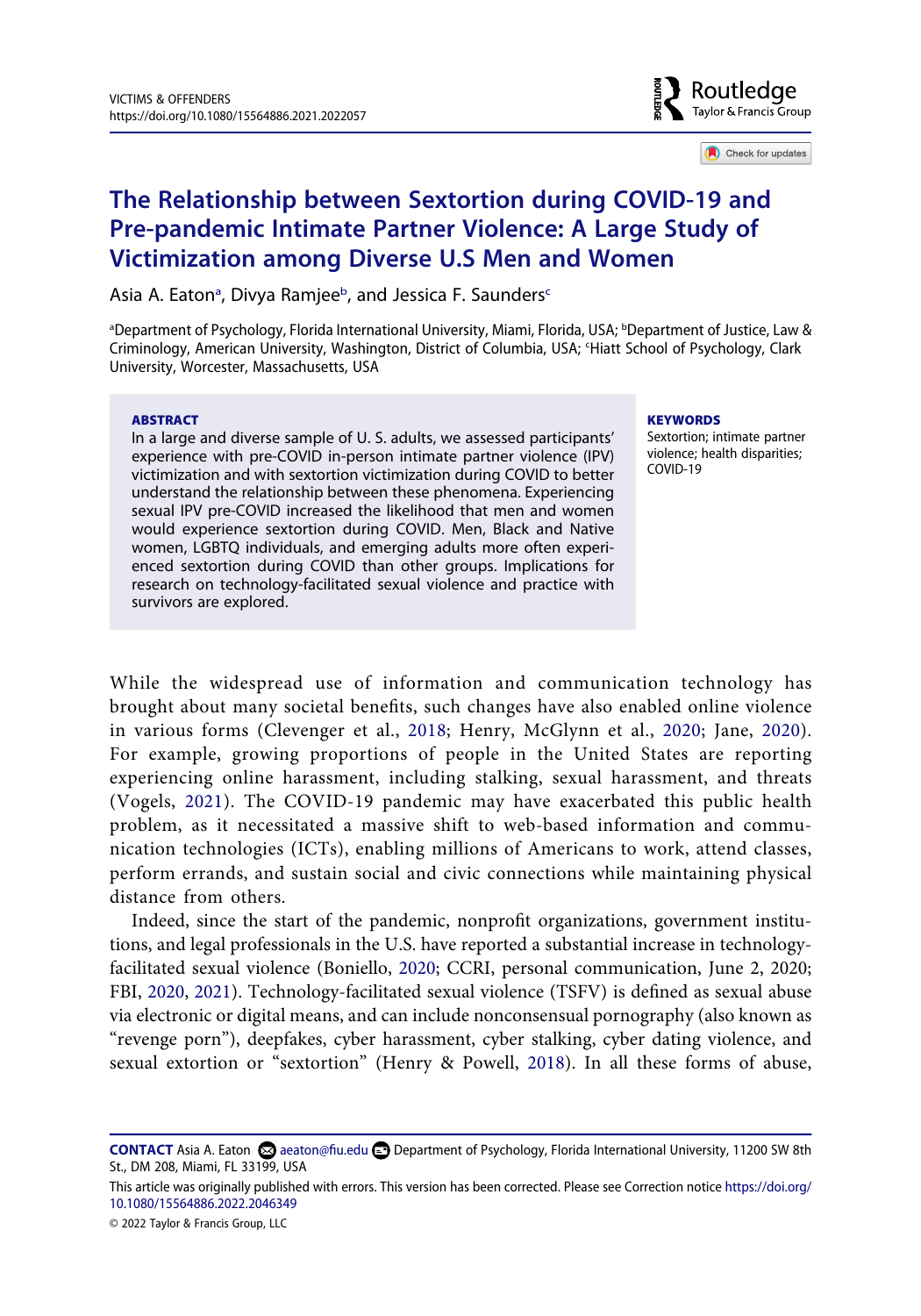technology is used to violate a survivor's sexual autonomy, whether by producing, procuring, and/or distributing their intimate images without consent, and/or using intimate images to threaten and extort.

### **Technology-facilitated sexual violence**

<span id="page-2-7"></span>Empirical research on TFSV is sparse, though growing, and more work is needed regarding the manner in which technology is used to facilitate TFSV and who is most at risk of victimization and perpetration (Fisico & Harkins, [2021\)](#page-14-3). According to Henry and Powell's ([2018\)](#page-15-2) review of existing empirical research, there are five types of TFSV studies on adults: 1) online sexual harassment, 2) gender- and sexuality-based harassment, 3) cyber-obsessive pursuit (cyberstalking), 4) image-based sexual exploitation, and 5) the use of a service to perpetrate an assault or coerce an unwanted sexual experience. While these are distinct dimensions, they can overlap and interact with each other depending on the type of offense being investigated.

<span id="page-2-3"></span>Certain forms of TFSV have received increased scholarly attention over the last decade. For example, by 2020, sufficient work on the psychology of nonconsensual porn had been conducted to allow for a review of 32 empirical articles (Eaton & McGlynn, [2020](#page-14-4)). Nonconsensual porn (NCP) refers to the distribution of intimate images of individuals without their consent, including threats to share without consent (Citron & Franks, [2014](#page-14-5)). In this review, the authors found that NCP has been studied using a variety of psychological frameworks, including the Power and Control Wheel (Eaton et al., [2020](#page-14-6)), gender roles and sexual scripts (Hall & Hearn, [2019](#page-15-3); Henry & Flynn, [2019;](#page-15-4) Van Oosten et al., [2020](#page-17-1)), social norms theory (Ehman & Gross, [2019](#page-14-7)), and individual difference theories (Pina et al., [2017](#page-16-0)).

<span id="page-2-11"></span><span id="page-2-9"></span><span id="page-2-5"></span><span id="page-2-4"></span>However, other forms of technology-facilitated sexual violence are less researched, such as sextortion. Sextortion also appears to have increased during the pandemic according to complaints to the FBI Internet Crime Complaint Center (FBI, [2020](#page-14-1), [2021](#page-14-2)). In this paper, we test the relationship between sextortion during the COVID-19 pandemic and pre-pandemic intimate partner violence (IPV) among diverse men and women in the U.S.

#### *Sextortion*

<span id="page-2-12"></span><span id="page-2-0"></span>Sextortion, a combination of "sexual" and "extortion," is the act of threatening to expose or distribute sexually explicit materials unless a victim complies with certain demands (Acar, [2016](#page-13-1); Clevenger et al., [2018;](#page-14-0) Powell et al., [2019;](#page-16-1) Wolak & Finkelhor, [2016\)](#page-17-2). In this regard, it falls within the umbrella of NCP, but does not necessarily include the actual distribution of material (Citron & Franks, [2014;](#page-14-5) O'Malley & Holt, [2022](#page-16-2)). Sextortion is an evolving term, and may also be referred to as "threatening with NCP" or "online sexual coercion and extortion" (e.g., Equality Now, [2021](#page-14-8)).

<span id="page-2-13"></span><span id="page-2-10"></span><span id="page-2-8"></span><span id="page-2-6"></span><span id="page-2-2"></span><span id="page-2-1"></span>As the majority of sextortion victims in the U.S. are under the age of 18 (Brookings, [2016;](#page-13-2) O'Malley & Holt, [2022](#page-16-2)), most academic research on sextortion has been done on minors (e.g., Gámez-Guadix & Incera, [2021;](#page-14-9) Patchin & Hinduja, [2020;](#page-16-3) Wolak et al., [2018\)](#page-17-3). However, sextortion has been increasing among adults (Wittes et al., [2016](#page-17-4)), especially in the last few years (FBI, [2020,](#page-14-1) [2021](#page-14-2)). Based on the little work that exists on adult victims of sextortion, we know that sextortion can occur when perpetrators hack into victim's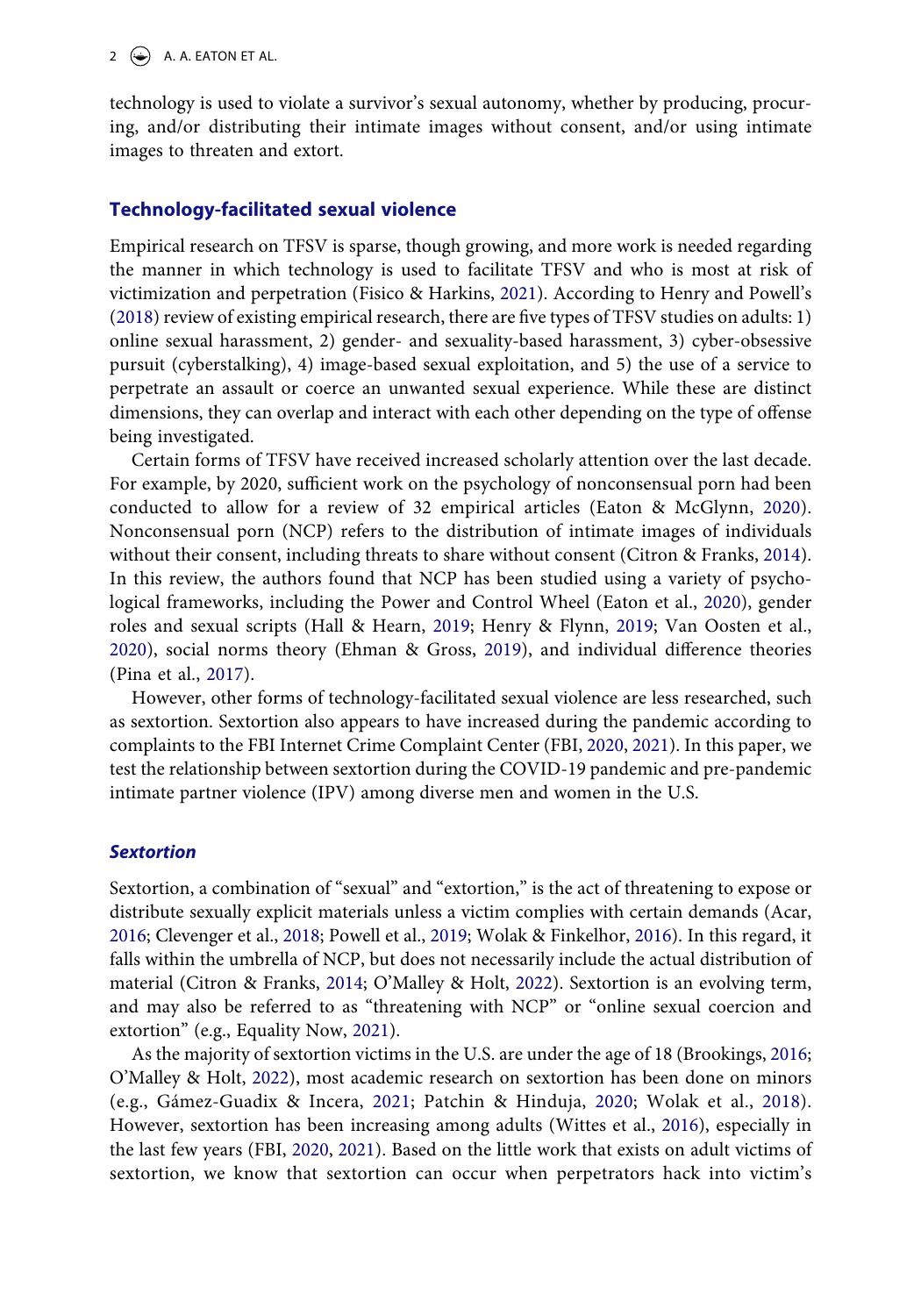<span id="page-3-3"></span>electronic devices, accessing stored images and webcams (for a review including young adults, see, Paat & Markham, [2020\)](#page-16-4). Sextortion may also be perpetrated as the result of sexual acts (consensual or forced) that are nonconsensually-recorded. Consensually-shared sexual images may also be used for sextortion by former and current intimate partners. Finally, perpetrators may target victims in scams, such as online dating scams where they are lured to a dating profile, groomed by a perpetrator, and then sexually extorted (Whitty, [2015](#page-17-5)).

<span id="page-3-7"></span><span id="page-3-6"></span>In terms of perpetrator motivations for sextortion, sexual aggression and toxic disinhibition (expressing negative behaviors in an uninhibited manner online) were found to be positive predictors of self-reported likelihood of perpetrating TFSV, including image-based sexual exploitation (Zhong et al., [2020\)](#page-18-0). Work by Wolak and Finkelhor [\(2016](#page-17-2)) found that perpetrators primarily wanted additional sexual images or videos, and less frequently wanted sexual favors or sought financial gain. More recent work by O'Malley and Holt ([2022](#page-16-2)) analyzing 152 media articles and court documents specifically uncovered four different themes of sextortion perpetrators: minor-focused offenders, cybercrime offenders, intimate partner offenders, and transnational offenders. Thus, sextortion can be perpetrated by a variety of offenders, including intimate partners, friends, and strangers, for a variety of reasons.

#### *Sextortion and intimate partner violence*

<span id="page-3-4"></span>Here, we examine the relationship between in-person IPV victimization and later experiences with sextortion during COVID-19. There are a number of reasons in-person IPV victimization before the pandemic should positively predict sextortion victimization during the pandemic. First, in-person IPV and sextortion may be related tactics committed by the same abusive partner. Indeed, research with college undergraduates by Ross et al. [\(2019\)](#page-16-5) found overlap between sexual coercion and sexting coercion victimization in intimate relationships. Research also finds that abusive partners sometimes use intimate images to control their victims (Bates, [2017](#page-13-3); Eaton et al., [2020\)](#page-14-6). Based on a content analysis of 366 U.S. news articles, Eaton et al. [\(2020](#page-14-6)) established NCP as a form of IPV that can be perpetrated using intimidation, economic control, or coercion and threats (i.e., sextortion).

<span id="page-3-0"></span>Next, even among those who changed intimate partners from before-to-during the pandemic, there is reason to expect a positive correlation between in-person IPV from a pre-pandemic partner and sextortion from a new partner during the pandemic. Specifically, research suggests that individuals in abusive relationships tend to leave those relationships for other relationships that also contain violence and aggression (Carbone-Lopez et al., [2012](#page-13-4)). For example, young women who experience dating violence in adolescence are more likely to experience dating violence in college (Smith et al., [2003\)](#page-17-6). Thus, those experiencing abuse from one partner in the form of in-person IPV should be more likely to experience abuse from a later partner in the form of sextortion.

<span id="page-3-5"></span><span id="page-3-2"></span><span id="page-3-1"></span>Finally, those who were victims of sextortion from someone other than an intimate partner may also share the risk factor of previous in-person IPV. Adults who have been victims of one form of violence have also been found to be victims of other types of violence- a phenomenon called polyvictimization (Hamby & Grych, [2013](#page-15-5)). For example, nationally-representative data from the National Intimate Partner and Sexual Violence Survey (NISVS) pilot study found that that women who had experienced violence by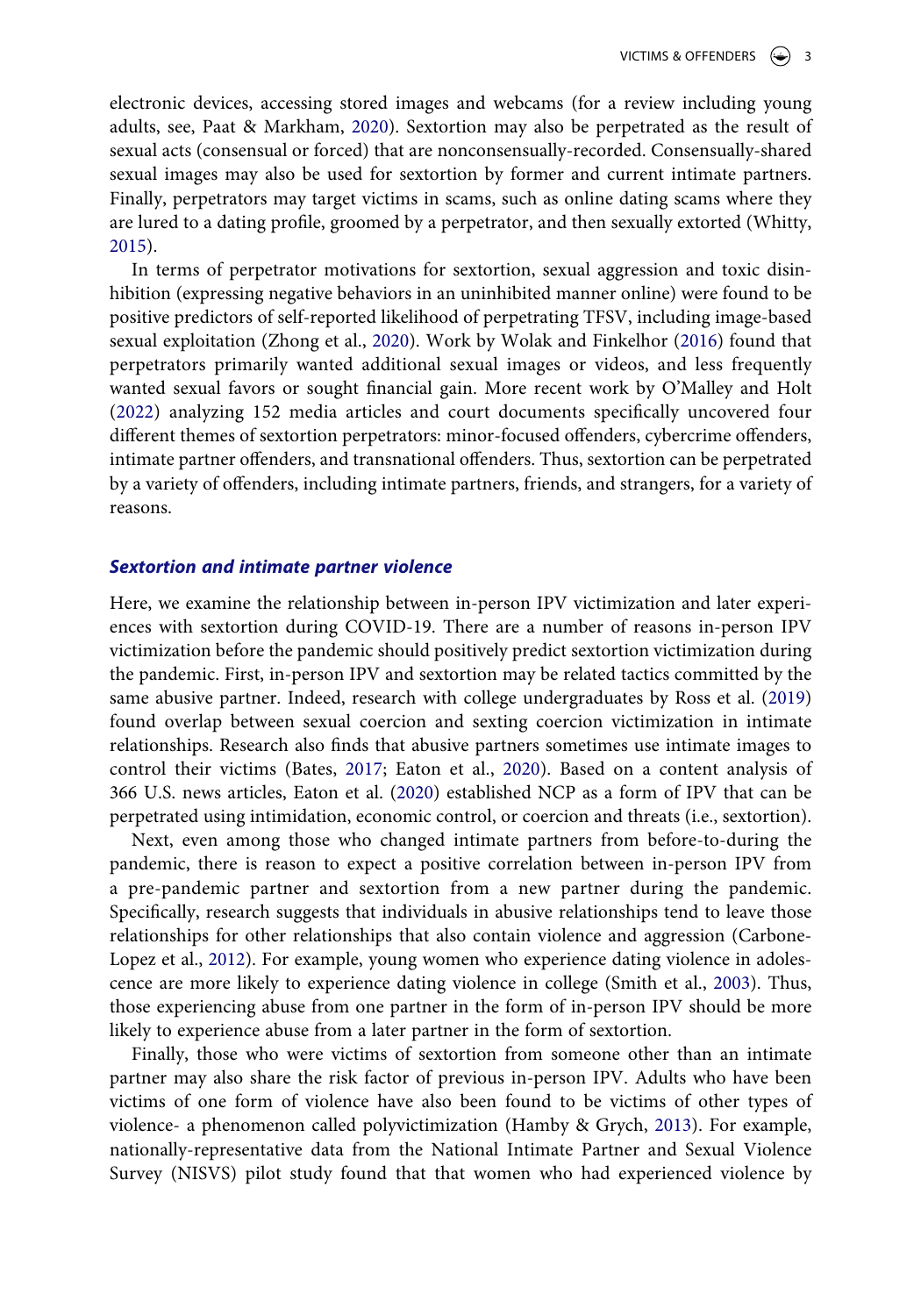<span id="page-4-7"></span>intimate partners were typically more likely to also experience violence by non-intimate partners (Krebs et al., [2011\)](#page-15-6). Experiences of polyvictimization in the form of both online and offline violence is also common (DeKeseredy et al., [2019](#page-14-10)). DeKeseredy et al. [\(2019\)](#page-14-10) found that women who received sexts and other unwanted digital sexual messages and images were 3.4 times more likely to also be sexually assaulted offline than college students who never received such digital sexual messages. Indeed, polyvictimization may be especially likely when both forms of violence are sexual in nature (Gidycz et al., [1995;](#page-15-7) Sabina & Straus, [2008\)](#page-16-6).

<span id="page-4-12"></span><span id="page-4-3"></span><span id="page-4-2"></span>Therefore, our first hypothesis is that in-person IPV victimization before the pandemic should positively predict sextortion victimization during the pandemic for both women and men adults (H1). While some recent research has found links between cyber victimization and in-person experiences of psychological, physical, and sexual IPV among adults, that research has come from convenience samples, samples of college students, or samples of females only (e.g., DeKeseredy et al., [2019,](#page-14-10) [2018](#page-14-11); Marganski & Melander, [2018;](#page-15-8) Reed et al., [2016](#page-16-7)) prohibiting generalization as well as limiting understandings of victimization risk across dimensions of social identity.

#### *Sextortion and identity*

<span id="page-4-13"></span><span id="page-4-9"></span><span id="page-4-5"></span><span id="page-4-4"></span>Based on a person's social location, they may be more or less at-risk for TFSV such as sextortion. First, research finds that women are victimized more often by sexual crimes (e.g., rape and assault) than men in the U.S. (Statista, [2021](#page-17-7)), including TFSV (for a review, see, Henry, Flynn et al., [2020](#page-15-9); for exceptions, see, Patel & Roesch, [2020;](#page-16-8) Powell & Henry, [2019\)](#page-16-9). Sociological and feminist thinking on technology and gender has proposed that TFSV lies on a continuum of violence (McGlynn et al., [2017\)](#page-16-10), as a result of old and new gender roles and scripts (Henry & Powell, [2015](#page-15-10); Ruvalcaba & Eaton, [2020](#page-16-11)). Though there have been limited studies on the role of gender in sextortion victimization (Hinduja & Patchin, [2018;](#page-15-11) Powell & Henry, [2019\)](#page-16-9), sextortion may also be used disproportionately against women because of the gendered nature of sexual violence and TFSV, driven by gender roles and sexual double standards. Thus, our second hypothesis is that women will more often report being victims of sextortion during the pandemic than men (H2).

<span id="page-4-11"></span><span id="page-4-8"></span><span id="page-4-6"></span><span id="page-4-0"></span>Given the higher prevalence of TFSV among young adults (Paat & Markham, [2020;](#page-16-4) Ruvalcaba & Eaton, [2020](#page-16-11)), they may also be at greater risk for sextortion than adults of other ages. For example, work by Ruvalcaba and Eaton ([2020\)](#page-16-11) found that emerging adults in the U.S. (age 18–29; Arnett, [2014](#page-13-5)) had more often been victimized by NCP than adults in other developmental periods. This may be the product of their greater sexual and relationship experimentation compared to older adults (Maheux & Choukas-Bradley, [2021\)](#page-15-12), as well as the high rate at which they use technology (Pew Research Center, [2021](#page-16-12)). Therefore, we also hypothesized that age would be negatively associated with TSFA victimization among adults, with emerging adults experiencing the highest levels of sextortion during the pandemic (H3).

<span id="page-4-10"></span><span id="page-4-1"></span>Due to the social, economic, and health consequences of structural racism in the U.S., adults' risk for TFSV may also vary across racial/ethnic groups. First, Black and Native people in the U.S. have been found to be more at-risk for sexual violence, generally, than their White, LatinX, and Asian counterparts (Black et al., [2011\)](#page-13-6). For example,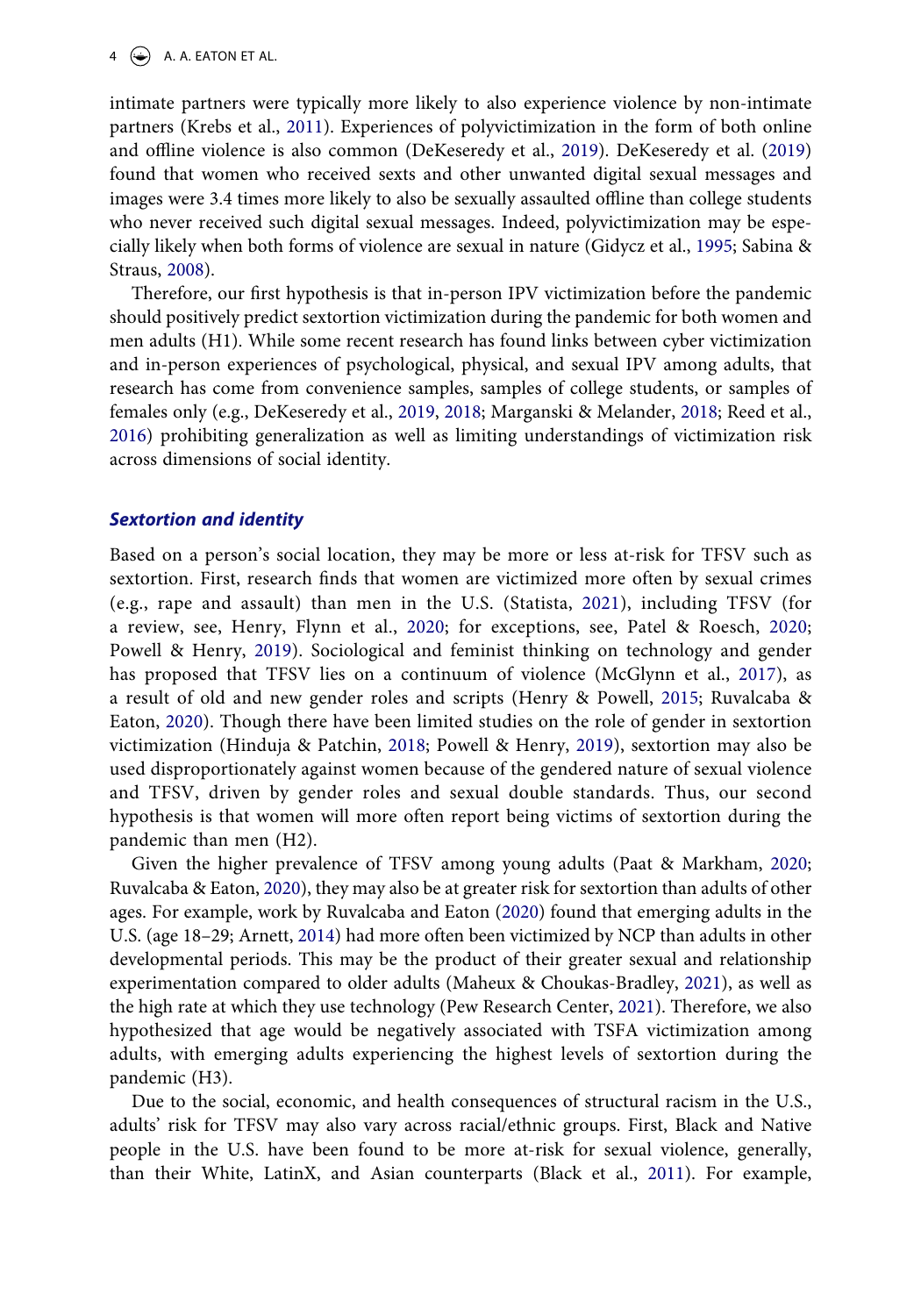<span id="page-5-0"></span>African American college women are more likely to report experiencing sexual assault than their White counterparts (Abbey et al., [1996\)](#page-13-7), and Native Americans are twice as likely to experience a rape or sexual assault compared to those from other racial groups (Perry, [2004](#page-16-13)).

<span id="page-5-5"></span><span id="page-5-4"></span><span id="page-5-1"></span>Black and Native individuals are also typically more likely than other groups to experience sexual and reproductive coercion in relationships (Grace & Anderson, [2018](#page-15-13)). In nationally-representative research by Basile et al. ([2021\)](#page-13-8), Black women and men had significantly higher lifetime prevalence of reproductive coercion in intimate relationships than other groups (Basile et al., [2021\)](#page-13-8). Native women and men, meanwhile, have been found to have higher rates of lifetime sexual coercion than their non-Hispanic White counterparts (Caponera, [2018](#page-13-9)). Rates of adult sextortion across racial/ethnic groups, however, have not been directly examined to the authors' knowledge, perhaps as a result of racial/ethnic homogeneity in samples of sextortion victims (e.g., Wolak et al., [2018](#page-17-3)). In the current study, we hypothesize that Black and Native individuals will be more likely to report sextortion during the pandemic than other racial/ethnic groups (H4).

<span id="page-5-6"></span><span id="page-5-3"></span><span id="page-5-2"></span>Finally, we expect that members of LGBTQ community will more often report having been victims of sextortion during the pandemic than heterosexuals (H5). LGBTQ individuals have been found to more often be victims of sexual violence and more likely to experience polyvictimization than heterosexuals (Daigle & Hawk, [2021](#page-14-12); Schwab-Reese et al., [2021](#page-17-8)). Bisexual individuals have been shown to be especially at risk for rape and sexual violence committed by any perpetrator, and also of rape, physical violence, and/or stalking by intimate partner (Schwab-Reese et al., [2021](#page-17-8); Walters et al., [2013\)](#page-17-9). Research on adolescents has found that bisexual, homosexual, pansexual, asexual, and queer adolescents have more often been victims of online sextortion than heterosexual adolescents (Gámez-Guadix & Incera, [2021\)](#page-14-9). However, this study will be the first to the authors' knowledge examining sextortion rates among LGBTQ adults in the U.S.

#### **Methods**

<span id="page-5-7"></span>Qualtrics panels were used to apply proportional quota sampling (Trochim et al., [2015](#page-17-10)) to collect online survey data from diverse men and women adults across the United States. Quotas were established for age group (18–24, 25–34, 35–44, 45–54, 55–64, and 65+), region of the U.S. (South East, North East, Mid-West, West, and South West), gender (woman/ transwoman, man/transman), race (White or European Non-Hispanic, Black/Afro-Caribbean/African, Latino/a or Hispanic, Asian, and Native American or Alaskan Native (Lavrakas, 2008), and sexual identity (LGBTQ, heterosexual). Additionally, we oversampled for racial and ethnic minorities, to give adequate power to statistical analyses comparing racial/ethnic groups. The sampling approach was not intended to produce a perfectly representative sample for the purpose of prevalence estimates, but to allow for adequately-powered examinations of associations between variables of interest, with robust comparative analyses across relevant population subgroups.

Data were collected in January–March 2021, marking approximately one year since the start of the pandemic in March 2020. Data collection included 3,150 adult U.S. participants. This larger sample was restricted to individuals who reported having a partner prior to COVID, resulting in a final data set of 2,006 participants (52.4% female). Fifty-four and a half percent of participants identified as "White or European (Non-Hispanic)," 10% as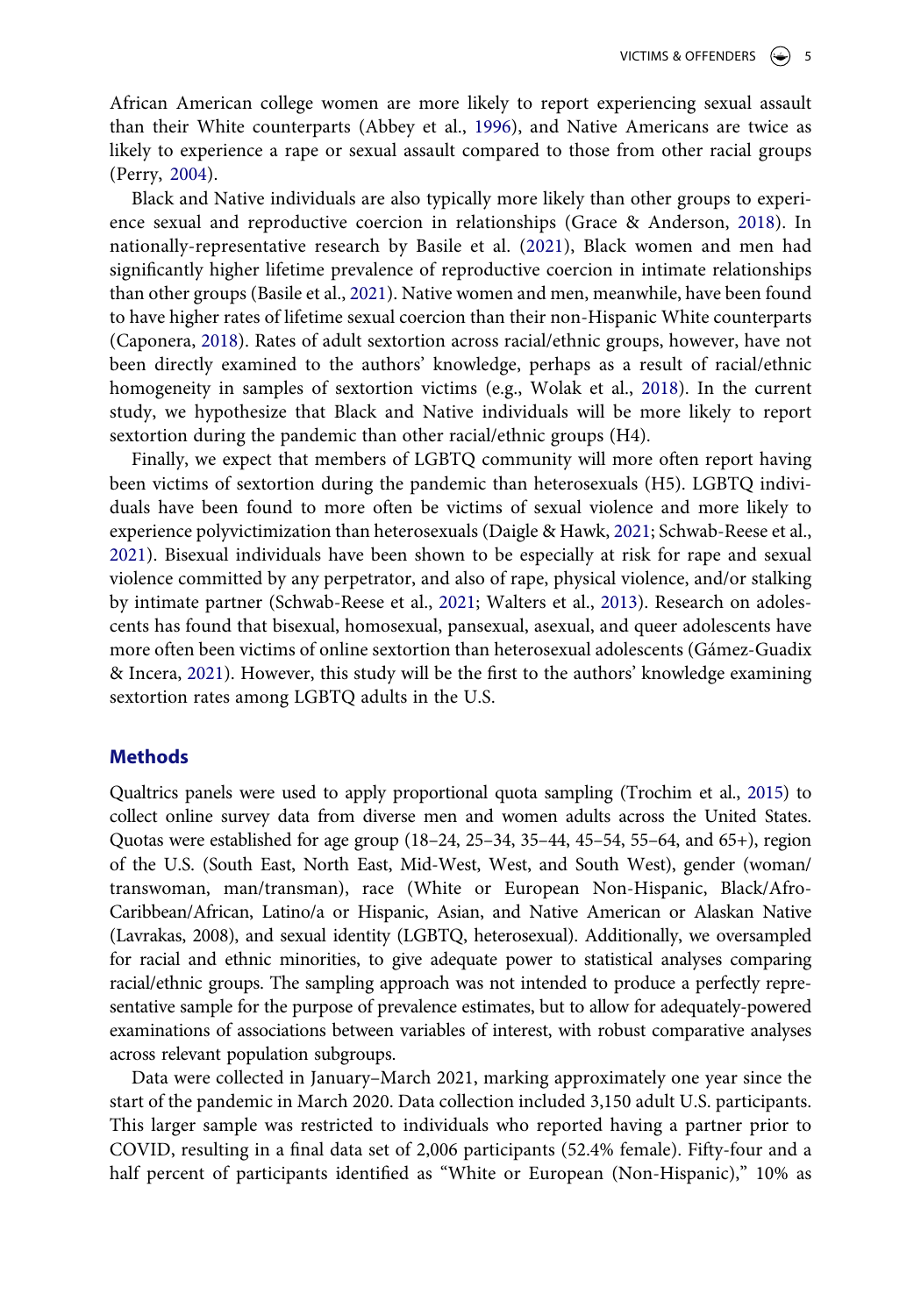#### 6  $\left(\frac{1}{2}\right)$  A. A. EATON ET AL.

| Variable   | Grouping                   | $\frac{0}{0}$ | n   |
|------------|----------------------------|---------------|-----|
| Age        |                            |               |     |
|            | $18 - 29$                  | 17.6          | 354 |
|            | $30 - 40$                  | 25.1          | 503 |
|            | $41 - 65$                  | 44.2          | 886 |
|            | $65+$                      | 13.1          | 263 |
| Education  |                            |               |     |
|            | Some High School           | 2.2           | 44  |
|            | High School/ GED           | 30            | 599 |
|            | Associate's Degree         | 16.8          | 335 |
|            | <b>Bachelor's Degree</b>   | 29.3          | 586 |
|            | Master's Degree            | 16.5          | 329 |
|            | Doctorate                  | 2.4           | 48  |
|            | <b>Professional Degree</b> | 2.9           | 58  |
| Employment |                            |               |     |
|            | Not Employed               | 36.2          | 725 |
|            | <b>Employed Part-time</b>  | 15.2          | 304 |
|            | <b>Employed Full-time</b>  | 48.7          | 975 |

<span id="page-6-0"></span>**Table 1.** Sample demographics.

"Black, Afro-Caribbean, or African," 14.9% as "Latino/a or Hispanic," 8.9% as "Asian," 9.4% as "Native American or Alaska Native," and 2.3% as "Other." Eighty eight percent identified as Heterosexual, 2.4% identified as gay, 1.4% identified as lesbian, 6.1% identified as bisexual, and 1.6% identified as "other." Twenty seven percent of participants indicated living in the South East U.S., 22% in the North East, 22% in the Mid-West, 17% in the West, and 12% in the South West. See [Table 1](#page-6-0) for additional demographic data.

#### *Measures*

Participants were asked to complete an online survey including measures assessing intimate partner violence victimization before the pandemic, sextortion victimization during the pandemic, and a number of demographic items. The survey also included additional measures not relevant to the current study, such as experience with other forms of cyber abuse, technology use, gender role attitudes, well-being, social support, and alcohol use.

<span id="page-6-2"></span><span id="page-6-1"></span>In-person IPV victimization pre-COVID was examined using the psychological aggression, physical assault, and sexual coercion victimization subscales from the Revised Conflict Tactics Scale (CTS-2), which is considered reliable and valid (Archer, [1999](#page-13-10); Straus et al., [1996\)](#page-17-11). To assess these forms of IPV pre-COVID, participants were first asked "did you have a romantic partner before COVID-19 (e.g., boyfriend/girlfriend, spouse)?" Participants who answered "yes" to this question were then asked to complete the CTS-2 subscales by indicating "how many times your most recent partner did these before COVID-19." Across the three subscales, participants indicated the frequency with which each form of IPV victimization occurred, from *this has never happened* (0) to *more than 20 times before the pandemic* (6). An example of the 8-item psychological aggression subscale is "my partner insulted or swore at me" This subscale had a Cronbach's  $\alpha$  = .90 (Straus et al., [1996\)](#page-17-11). The physical assault subscale is a 12-item subscale (e.g., "my partner punched or hit me with something that could hurt") with a Cronbach's  $\alpha$  = .97 (Straus et al., [1996](#page-17-11)). The sexual coercion subscale is a seven-item subscale with a Cronbach's  $\alpha = .89$  (Straus et al., [1996](#page-17-11)). An example item is "my partner used threats to make me have sex."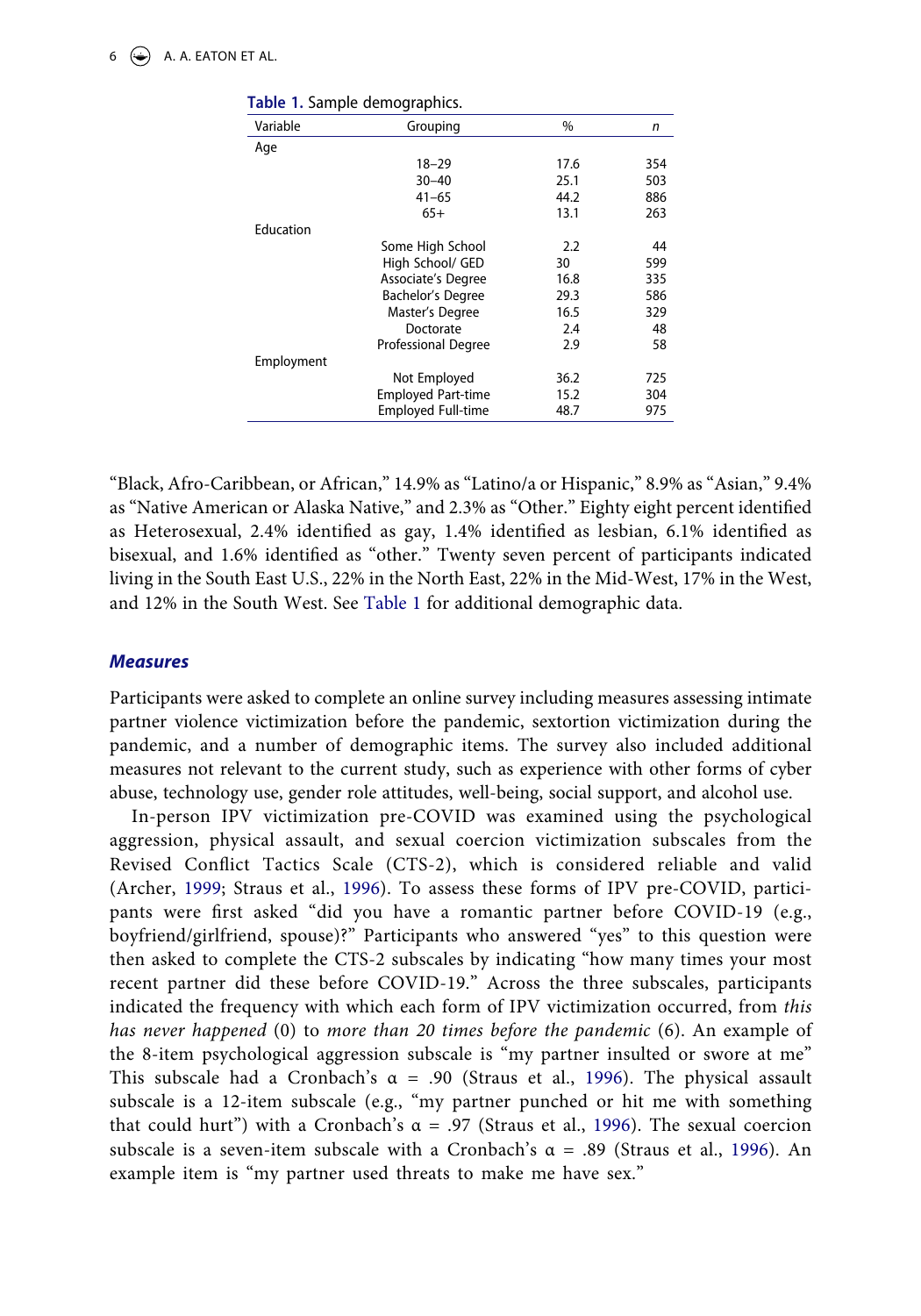Sextortion victimization was examined by asking participants if they had ever been the victim of sextortion. Sextortion was defined for participants as "the act of threatening to expose a nude or sexually explicit image in order to get a person to do something such as send more nude or sexually explicit images, pay someone money, or perform sexual acts." Response options included "yes, before the pandemic," "yes, after the pandemic," and "no, never." Responses were coded to reflect whether the participant had been a victim of sextortion during the pandemic (1) or not (0).

#### *Statistical analysis*

<span id="page-7-1"></span>First, a series of chi-square analyses were conducted in SPSS 28.0 on the unweighted sample to examine associations between gender and race and sextortion victimization since the pandemic began. To examine the simultaneous effects of physical, sexual, and psychological IPV on sextortion during the pandemic, while controlling for age, race, and whether the sextortion was perpetrated by a partner or non-partner, data were analyzed in MPlus version 7.0 (Muthén & Muthén, [2007\)](#page-16-14) using multi-group path analysis with multiple binary and continuous predictors and one logistic outcome. For MPlus to treat the *sextortion after the pandemic began* variable as a logistic outcome, we used mixture modeling that treated gender as a known observed variable. This type of modeling does not allow for paths to be constrained as is typically done in multi-group path analysis with a continuous dependent variable. To assess statistically significant differences between males and females, we conducted a series of Wald chisquare tests on each logistic regression of interest. These Wald chi-square tests allowed for an examination of whether each logistic regression pathway within the model was significantly different for males and females (Muthén & Asparouhov, [2002](#page-16-15)).

### <span id="page-7-0"></span>**Results**

#### *Multi-group logistic path analysis*

The relationship between physical IPV, psychological IPV, and sexual IPV victimization before the pandemic and sextortion victimization after the pandemic began were next examined for both men and women. Neither prior victimization by physical IPV (Male OR = 1.03, 95% CI [.99, 1.06], *p* = .16; Female OR = .96, 95% CI [.90, 1.02], *p* = .26) or psychological IPV (Male OR = .99, 95% CI [.96, 1.04], *p* = .98; Female OR = .96, 95% CI [.91, 1.01],  $p = .20$  prior to the pandemic were significant predictors of sextortion once the pandemic began (see, [Figure 1](#page-8-0) for all multi-group logistic path analysis results). However, sexual IPV levels pre-pandemic were significant predictors of sextortion during the pandemic (Male OR = 1.05, 95% CI [1.02, 1.09], *p* = .01; Female OR = 1.17, 95% CI [1.06, 1.30],  $p = .009$ , partially supporting H1.

Higher levels of sexual IPV pre-pandemic resulted in 1.05 times greater risk of sextortion for men and 1.17 times greater risk of sextortion for women. A Wald test on this significant pathway indicated that the strength of this relation did not differ for men and women, χ  $(1) = 2.79$ ,  $p = .09$ . Of the covariates also included in the model, IPV that was previously perpetrated by a partner was also a significant predictor of sextortion for both men and women (Male OR = 3.23, 95% CI [1.29, 8.10], *p* = .04; Female OR = 9.76, 95% CI [3.09,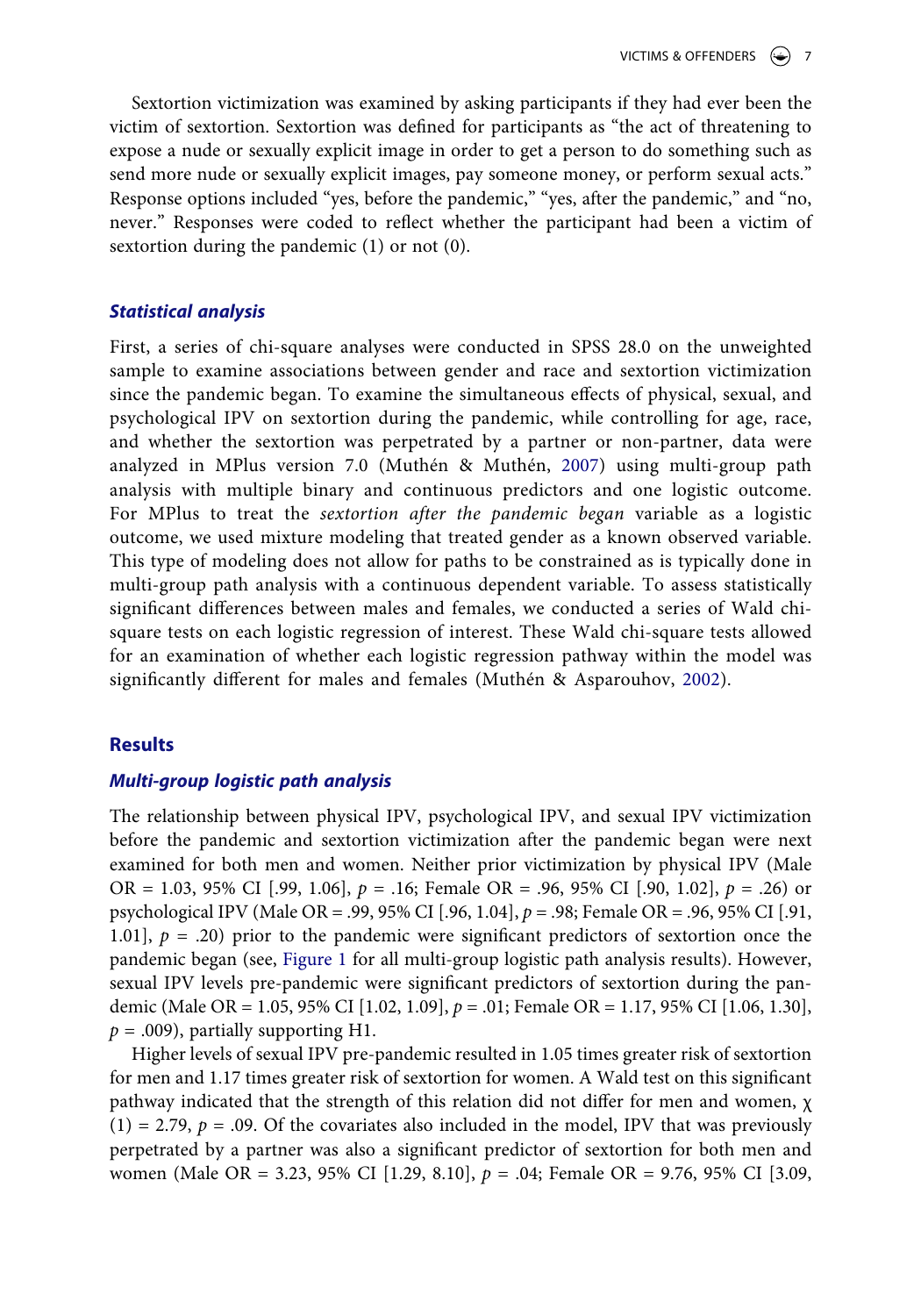#### $8 \quad \Leftrightarrow$  A. A. EATON ET AL.

#### <span id="page-8-0"></span>**Before Pandemic**



After Pandemic

**Figure 1.** Multi-group logistic regression examining predictors of sextortion during the pandemic. \*Note: Coefficients before the "/" represent estimates for males, coefficients after the "/" represent estimates for females. Only significant covariates are pictured \*\* *p* < .01 \*\*\**p* < .001

30.86],  $p < .001$ ). The strength of the effect of IPV that was previously perpetrated by a partner on sextortion during the pandemic was not significantly different by gender, χ  $(1) = 1.53, p = .22.$ 

#### *Group level differences*

Differences in the frequency with which sextortion since the pandemic was reported were identified by gender, age, sexuality, race, and race and gender combined. Four and a half percent of men and 2.3% of women reported experiencing sextortion since the pandemic began. In contrast to H2, a significantly higher percentage of men reported sextortion than women,  $\chi^2(1) = 7.82$ ,  $p = .005$ . Age at victimization did not differ between men and women,  $t(65) = .22$ ,  $p = .83$ . However, participants who were victims of sextortion were significantly younger ( $M = 38.64$ ,  $SD = 14.46$ ) than participants who were not victims of sextortion during the pandemic  $(M = 45.32, SD = 15.37)$ . Using logistic regression with age as a continuous variable, age was a significant, negative predictor of sextortion during the pandemic, OR = .97, 95% CI [.95, .99], b =  $-.03$  $(\chi(2)) = 11.83$ ,  $p < .001$ ), supporting H3. When examining individuals based on their developmental periods (see, [Table 1](#page-6-0) for sample distribution across developmental groups) those between the ages of 18–29 were most likely to report sextortion victimization during the pandemic, with 5.4% (*n* = 19) of this sub-sample reporting an experience of sextortion, followed by 4.3% (*n* = 21) of individuals between the ages of 30–40, 2.7% (*n* = 24) of individuals between the ages of 41–64, and 1.1% (*n* = 3) of participants over age 65,  $(\chi^2(3) = 10.63, p = .01)$ , further supporting H3.

Racial differences in the frequency with which sextortion was reported were also identified,  $\chi$ 2(5) = 14.35,  $p = .014$ . Supporting Hypothesis 4, 7% percent of Black, Afro-Caribbean, or African and 5.3% of Native American or Alaskan Native participants reported sextortion, compared to 3.4% of Latinx, 2.8% of Asian, and 2.6% of White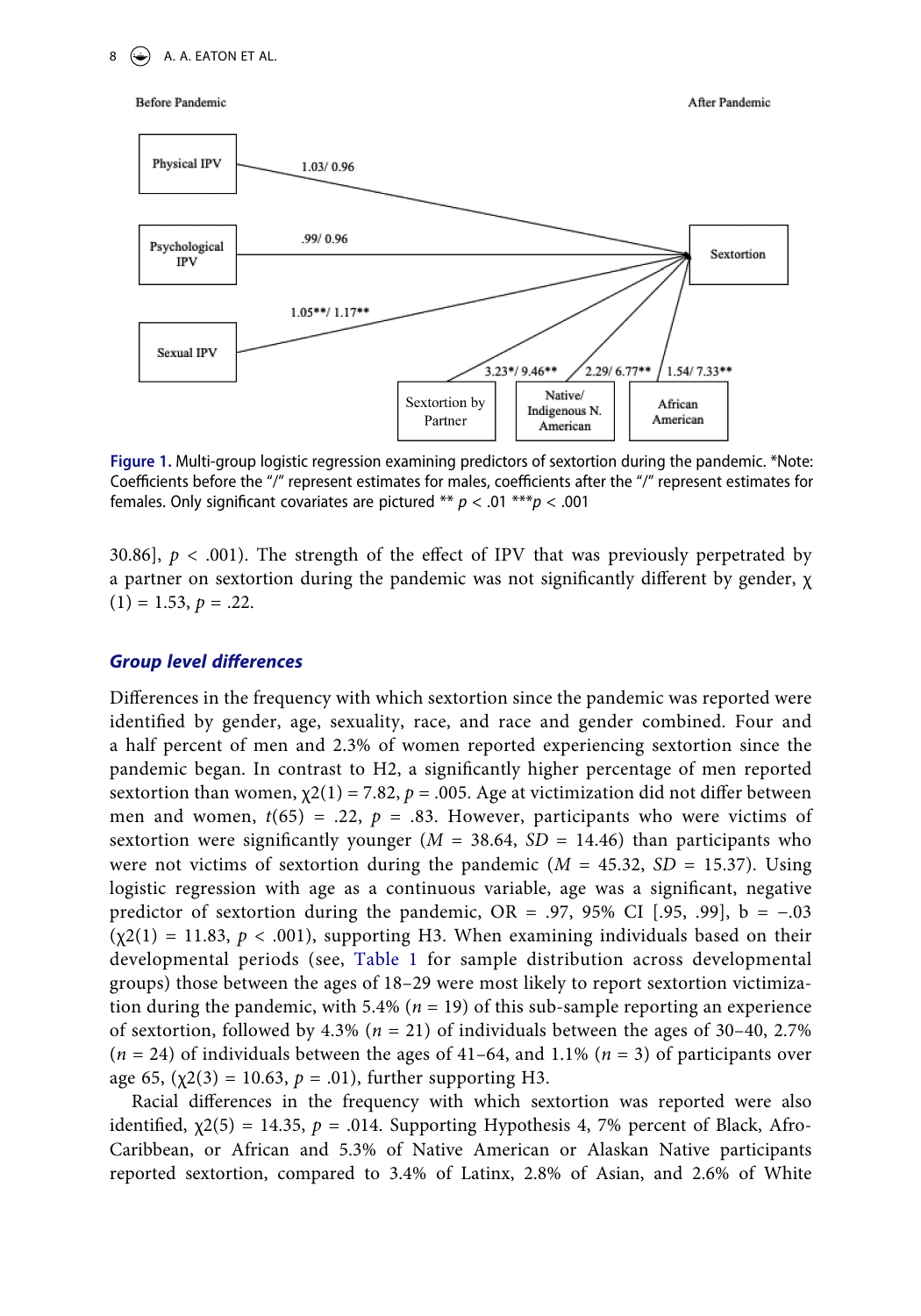participants. These racial differences were significant for women  $(\chi^2(5) = 21.32)$ ,  $p \lt 0.001$ ) but not for men ( $\chi$ 2(5) = 2.64,  $p = 0.76$ ). Seven percent of Black, Afro-Caribbean, or African women and 5% of Native American or Alaskan Native women reported sextortion, while 2.4% of Latinas, 2% of Asian women, and 0.8% of White women reported sextortion. Identifying as Native Alaskan or Indigenous North American compared to White (OR = 6.77, 95% CI [2.11, 21.78], *p* < .001), or as an African American compared to White (OR = 7.33, 95% CI [2.34, 22.98], *p* < .001), were significant predictors of sextortion during the pandemic for women but not men. Native Alaskan and Indigenous North American women were 6.77 times more likely than White women to experience sextortion, while African American women were 7.33 times more likely than White women to experience sextortion during the pandemic.

The distribution of sextortion during the pandemic also significantly differed by sexual orientation,  $\chi$ 2(4) = 15.50,  $p = .004$ , in support of Hypothesis 5. Two-point-nine percent of heterosexual, 2.0% of gay, 7.1% of lesbian, 8.9% of bisexual, and 6.3% of participants who self-identified as "other" sexual orientation reported experiences of sextortion during the pandemic. The most commonly reported perpetrator of sextortion against victims was "a stranger" (29%), followed by "a current romantic partner" (20%), a "former romantic partner" (18%), a "friend outside of work or school" (9%), "someone I met online" (9%), "someone from work" (7%), "someone from school" (4%), and "someone I met outside of work or school" (4%). The frequency of perpetrator identity did not differ by gender,  $(\chi2(7) = 11.09, p = .14)$  or by race,  $(\chi2(35) = 46.16, p = .10)$ .

#### **Discussion**

<span id="page-9-0"></span>The COVID-19 pandemic has brought increased scientific, legal, and public attention to digital crimes that can be perpetrated from a distance, including technology-facilitated sexual violence (Boman & Gallupe, [2020\)](#page-13-11). One of the forms of TFSV that has gained increased attention during the pandemic is sextortion (FBI, [2020,](#page-14-1) [2021](#page-14-2)), or the threat to distribute intimate materials unless a victim complies with a perpetrator's demands (O'Malley & Holt, [2022\)](#page-16-2). A unique aspect of sextortion is that, unlike other forms of TFSV, the victim and perpetrator may never interact offline; perpetrators may gain possession of a victim's images through a variety of means, including coercion and hacking (Liggett, [2019\)](#page-15-14).

<span id="page-9-2"></span><span id="page-9-1"></span>In the present study, we surveyed a large diverse sample of U.S. adults to better understand the relationship between in-person IPV and TFSV victimization. We found that experience with sexual IPV pre-pandemic (but not physical or psychological IPV) was a significant predictor of sextortion during the pandemic for both men and women. In addition, we examined the occurrence of sextortion victimization during the pandemic across gender, race/ethnicity, and sexual orientation in the U.S. We found that men, Native American and Black women, and sexual identity minorities (specifically lesbians, bisexuals, and "others") more often reported sextortion victimization during the pandemic than their counterparts. Finally, we found that victims of sextortion during the pandemic tended to be younger than nonvictims, with emerging adults (age 18–29) reporting the highest levels of victimization. This is consistent with research on TFSV in Australia finding that younger individuals were generally at greater risk for TFSV than other age groups (Douglass et al., [2018](#page-14-13); Powell & Henry, [2019\)](#page-16-9).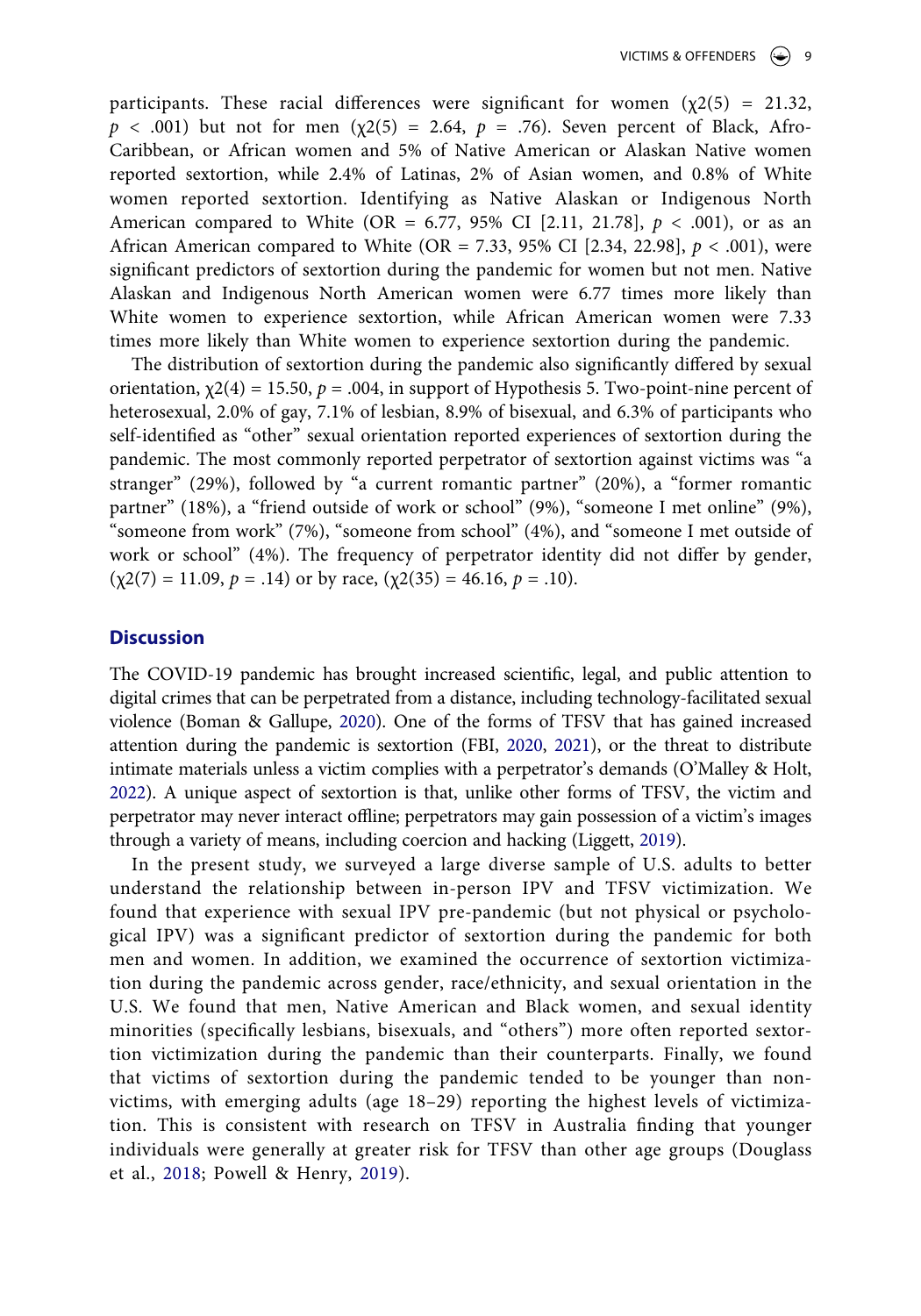10  $\left(\frac{1}{2}\right)$  A. A. EATON ET AL.

### *Sextortion and gender*

Our finding that men were more often victims of sextortion during the pandemic than women was contrary to our initial predictions. However, not all work on TFSV finds that women are disproportionately victimized (e.g., Patel & Roesch, [2020;](#page-16-8) Powell & Henry, [2019](#page-16-9)). The primary forms of TFSV that appear to more often affect women include the distribution of NCP and online sexual harassment (for a review, see, Henry & Powell, [2018\)](#page-15-2). Gender differences in the frequency of threats to distribute intimate images, however, has not been systematically examined among U.S. adults until now. Our research is consistent with findings from the office of Australia's eSafety commissioner in 2020, which found that seven out of 10 victims of sextortion in Australia were men (Yi, [2020](#page-18-1)).

<span id="page-10-5"></span><span id="page-10-4"></span>There are several reasons U.S. men may have more often reported being victims of sextortion during the pandemic than women. First, recent research has highlighted gender disparities in unpaid care work and household-related work since the beginning of the pandemic (Xue & McMunn, [2021](#page-17-12); Zamarro & Prados, [2021](#page-18-2)); it is possible that men had more time to spend online than women during the pandemic. Although the finding that men were more likely than women to be victimized was contrary to our hypothesis, a recent study with a representative sample of U.S. middle and high school students found that boys reported sextortion victimization more frequently than girls (Patchin & Hinduja, [2020](#page-16-3)). According to the authors of that study, there is a strong correlation between male offenders and male victims such that individuals with experience in one role are likely to also experience the other (Patchin & Hinduja, [2020\)](#page-16-3). Male online dating patterns, such as being less selective than women (Whyte & Torgler, [2017\)](#page-17-13), may have also contributed to the current finding. Finally, research indicates that men and highly educated individuals are more likely to be victims of cyberscams, including consumer, charity, and romance scams (Whitty, [2015](#page-17-5)); this victimization may extend beyond cyberscams to sextortion.

### <span id="page-10-2"></span>*Sextortion and sexual IPV*

<span id="page-10-3"></span><span id="page-10-1"></span><span id="page-10-0"></span>The finding that sexual IPV pre-pandemic (and not physical or psychological) was positively associated with sextortion during the pandemic only partially supported our initial prediction. However, it is consistent with research finding that different types of sexual victimization (e.g., rape and verbal sexual coercion) are highly correlated (e.g., Abbey et al., [2004](#page-13-12); Mellins et al., [2017](#page-16-16)). However, the limited work on the relationship between IPV and cyber abuse among adults rarely separately analyzes different types of IPV (e.g., sexual and nonsexual) and their individual relationships to different types of cyber abuse (e.g., sexual and non-sexual; Wolford-Clevenger et al., [2016\)](#page-17-14). For example, work by Sargent et al. ([2016\)](#page-16-17) found that cyber victimization was related to psychological IPV among first-year college students. However, the type of cyber victimization participants reported could have included sexual and non-sexual types. Our work suggests that teasing apart the subtypes of victimization experienced by polyvictims may be key to understanding the nature of polyvictimization, generally, and predictors of sextortion victimization, specifically.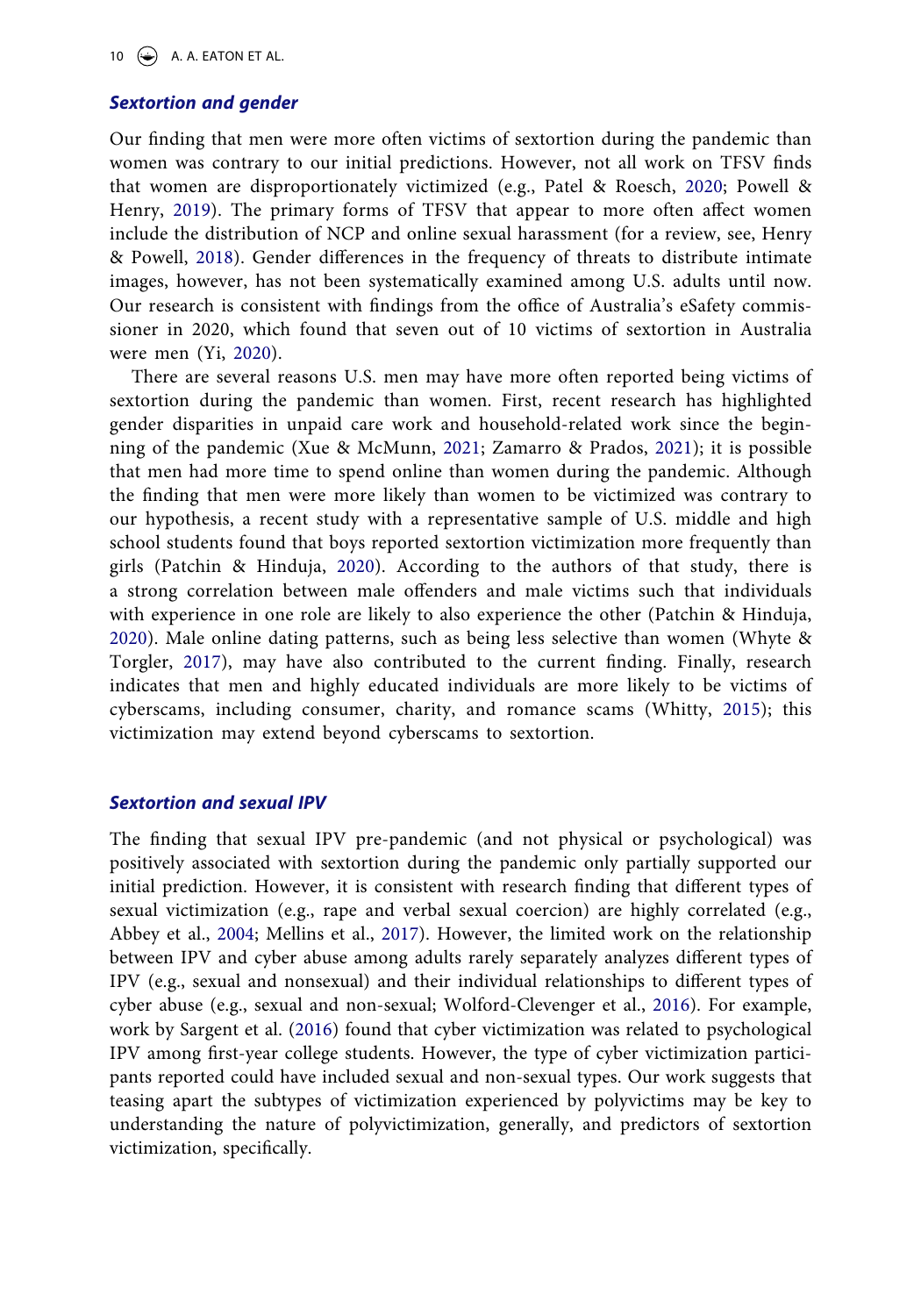#### *Limitations*

This work represents the first study on sextortion using a large and diverse sample of U.S. adults during the COVID-19 pandemic. However, it comes with a number of limitations. First, the data were collected cross-sectionally. This inhibits our ability to establish temporal precedence for the different forms of sexual violence examined, and it increases the risk of within-survey order effects (Laursen et al., [2012](#page-15-15); Shadish et al., [2002](#page-17-15)). Future research should examine the relationship between IPV types and TFSV using a longitudinal design.

<span id="page-11-1"></span>Second, our data consisted only of self-reports, making it possible that differences obtained between groups, for example, were a function of group-level differences in sexual violence perceptions or norms, rather than actual rates of victimization. Next, our data were collected during the first year of the COVID-19 pandemic, and may not represent rates or relationships during non-pandemic periods, or during the subsequent part of the pandemic. Next, we did not assess how many times sextortion victimization occurred during the pandemic- only whether or not it had occurred. This measure prohibits us from examining the relationship between in-person IPV and TFSV frequency or severity.

<span id="page-11-2"></span>Finally, the current paper did not test mediators of group-level differences in IPV. Future research should examine potential explanations for differences by race, age, gender, and so on. For example, age-related differences may be the result of emerging adults using technology more frequently than older people (Powell & Henry, [2017](#page-16-18)), or engaging in more relationship and sexual experimentation than older adults (Maheux & Choukas-Bradley, [2021\)](#page-15-12).

#### *Contributions to research*

Our work contributes to research on TFSV in a number of ways. First, we uncovered a number of identity-related predictors of sextortion victimization that are shared with other forms of sexual violence, such as being a Black or Native American woman, a sexual minority, and young. This suggests that sextortion may operate like other forms of sexual violence, with similar identity features that offenders target (e.g., bisexuality) and similar sociocultural risk factors (e.g., social norms). Thus, theories like target congruence theory and lifestyles-routine activities theory, which were developed and are used to study in-person victimization, may also be useful for understanding online victimization (Snyder et al., [2021\)](#page-17-16).

<span id="page-11-3"></span><span id="page-11-0"></span>On the other hand, our finding that men more often reported being victims of sextortion during the pandemic than women suggests that sextortion may be unique from other forms of sexual violence. While women are generally more often victims of sexual violence than men, including TFSV (for a review, see, Henry, Flynn et al., [2020\)](#page-15-9), sextortion may be more frequently targeted toward men (Yi, [2020\)](#page-18-1). Clarifying the operational distinctions between different forms of TFSV is crucial for not only elucidating potential motivations for offending, but also for better addressing the nuances of victimization. For example, gaps in definitions of TFSV in the U.S. population have hindered public health efforts for cyber abuse victims (Fernet et al., [2021\)](#page-14-14).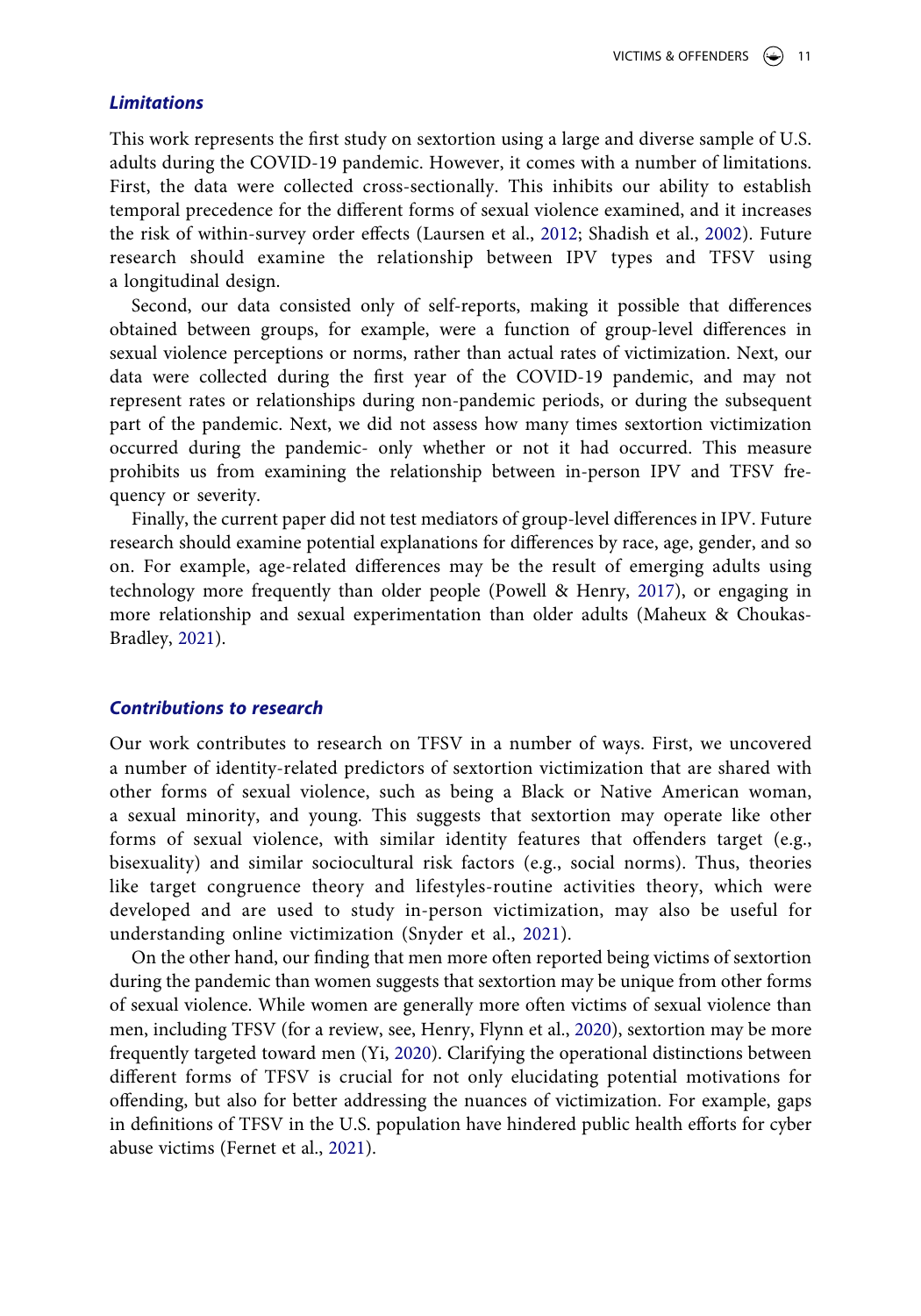Nonetheless, even when men experience equal or greater rates of sexual violence than women, the nature and/or impacts of that violence may still be gender-differentiated (Powell & Henry, [2019](#page-16-9)). For example, work by Ruvalcaba and Eaton [\(2020\)](#page-16-11) found that NCP victimization has a more negative relationship with well-being for women than men. Future research should therefore examine the consequences of sextortion for diverse men and women, as well as the consequences of sextortion and other types of TFSV for the family, friends, and later partners of primary survivors (Clevenger & Navarro, [2021](#page-14-15)).

<span id="page-12-4"></span><span id="page-12-3"></span><span id="page-12-2"></span>Next, our research contributes to existing research by showing that only sexual IPV, and not other types of in-person IPV, was related to later sextortion. This is in line with calls to treat IPV as multidimensional (e.g., Lagdon et al., [2014\)](#page-15-16), especially when understanding polyvictimization (Gilbar & Ford, [2020](#page-15-17)), and suggests that because different types of sexual violence co-occur, they may share some risk and protective factors. Possible shared predictors of sexual IPV and TFSV should be examined at individual, relational, social, and cultural levels.

#### *Contributions to practice*

<span id="page-12-0"></span>The current research underscores the importance of adding screening for TFSV to existing IPV screening measures for both men and women in healthcare settings, particularly for individuals who have already been a victim of sexual IPV, and regardless of whether that prior IPV was perpetrated by a partner. Such screenings would allow doctors and clinicians to identify polyvictims and potentially disrupt a pathway to lifetime health disparities (Andersen et al., [2015\)](#page-13-13). These screenings are especially important in communities that serve sexual and racial minority men and women, as the data from this study reinforce the finding that both groups are at increased risk for both in-person IPV and TFSV (Cho, [2012](#page-14-16); Daigle & Hawk, [2021;](#page-14-12) Gámez-Guadix & Incera, [2021;](#page-14-9) Tjaden & Thoennes, [2000\)](#page-17-17).

<span id="page-12-6"></span><span id="page-12-5"></span><span id="page-12-1"></span>Finally, our research suggests that prevention programs aimed at reducing TFSV, like sextortion, should consider supporting participants in the development of skills, experiences, and beliefs that protect against multiple types of sexual violence. Teaching healthy relationship attitudes and beliefs, for example, has been shown to be a protective factor against polyvictimization (Wolfe, [2018](#page-17-18)). Such programs should also be sure to include supports and interventions aimed at boys and men, who show the same relationship between sexual IPV victimization and sextortion victimization as women, and who may be at greater overall risk for some types of TFSV.

#### **Conclusion**

Given the rise in TFSV over time, and sextortion during the pandemic specifically, it has become increasingly urgent to better understand the nature of cyber sexual abuse. This large, study of U.S. adults suggests that sextortion victimization can be predicted by gender, race, age, sexual orientation, and sexual IPV, with men, Native and Black women, LGBTQ people, and sexual IPV victims all being at greater risk for sextortion.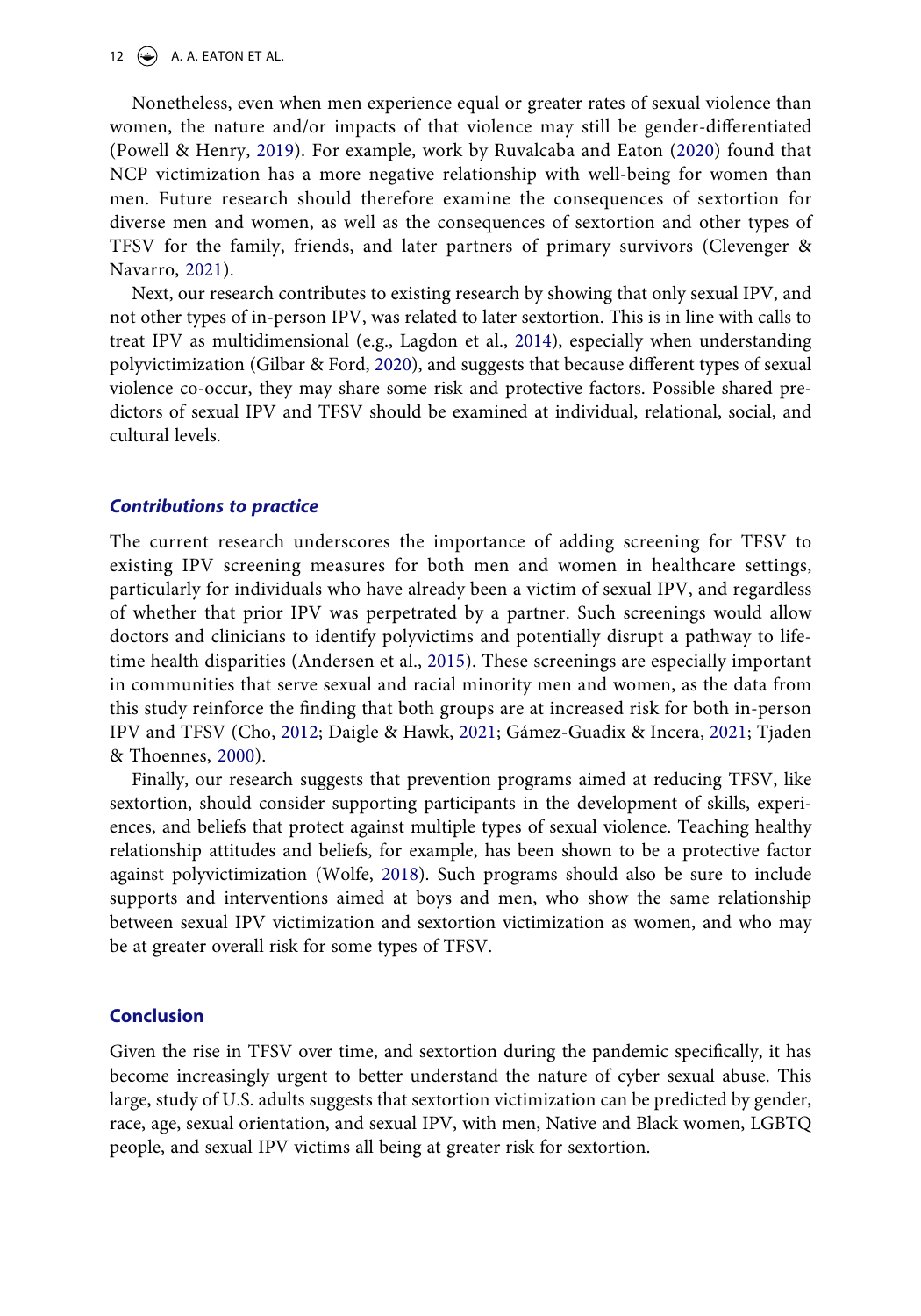#### **Disclosure statement**

No potential conflict of interest was reported by the author(s).

## **Funding**

This work was funded by the National Science Foundation under Grant #2035686.

## **References**

- <span id="page-13-12"></span>Abbey, A., BeShears, R., Clinton-Sherrod, A. M., & McAuslan, P. ([2004\)](#page-10-0). Similarities and differences in women's sexual assault experiences based on tactics used by the perpetrator. *Psychology of Women Quarterly*, *28*(4), 323–332. <https://doi.org/10.1111/j.1471-6402.2004.00149.x>
- <span id="page-13-7"></span>Abbey, A., Ross, L. T., McDuffie, D., & McAuslan, P. [\(1996](#page-5-0)). Alcohol and dating risk factors for sexual assault among college women. *Psychology of Women Quarterly*, *20*(1), 147–169. [https://doi.org/10.](https://doi.org/10.1111/j.1471-6402.1996.tb00669.x) [1111/j.1471-6402.1996.tb00669.x](https://doi.org/10.1111/j.1471-6402.1996.tb00669.x)
- <span id="page-13-1"></span>Acar, K. V. ([2016](#page-2-0)). Sexual extortion of children in cyberspace. *International Journal of Cyber Criminology*, *10*(2), 110–126. <https://doi.org/10.5281/zenodo.163398>
- <span id="page-13-13"></span>Andersen, J. P., Zou, C., & Blosnich, J. [\(2015](#page-12-0)). Multiple early victimization experiences as a pathway to explain physical health disparities among sexual minority and heterosexual individuals. *Social Science & Medicine*, *133*, 111–119. <https://doi.org/10.1016/j.socscimed.2015.03.043>
- <span id="page-13-10"></span>Archer, J. [\(1999\)](#page-6-1). Assessment of the reliability of the conflict tactics scales: A meta-analytic review. *Journal of Interpersonal Violence*, *14*(12), 1263–1289. [https://doi.org/10.1177/](https://doi.org/10.1177/088626099014012003) [088626099014012003](https://doi.org/10.1177/088626099014012003)
- <span id="page-13-5"></span>Arnett, J. J. ([2014](#page-4-0)). *Emerging adulthood: The winding road from the late teens twenties* (2nd ed.). Oxford University Press. <http://dx.doi.org/10.1093/oxfordhb/9780199795574.013.9>
- <span id="page-13-8"></span>Basile, K. C., Smith, S. G., Liu, Y., Miller, E., & Kresnow, M. J. ([2021](#page-5-1)). Prevalence of intimate partner reproductive coercion in the United States: Racial and ethnic differences. *Journal of Interpersonal Violence*, *36*(21–22), NP12324–NP12341. <https://doi.org/10.1177/0886260519888205>
- <span id="page-13-3"></span>Bates, S. [\(2017\)](#page-3-0). Revenge porn and mental health: A qualitative analysis of the mental health effects of revenge porn on female survivors. *Feminist Criminology*, *12*(1), 22–42. [https://doi.org/10.1177/](https://doi.org/10.1177/1557085116654565) [1557085116654565](https://doi.org/10.1177/1557085116654565)
- <span id="page-13-6"></span>Black, M. C., Basile, K. C., Breiding, M. J., Smith, S. G., Walters, M. L., Merrick, M. T., . . . Stevens, M. R. [\(2011](#page-4-1)). *The National Intimate Partner and Sexual Violence Survey (NISVS): 2010 summary report*. National Center for Injury Prevention and Control, Centers for Disease Control and Prevention. [https://www.cdc.gov/violenceprevention/pdf/nisvs\\_](https://www.cdc.gov/violenceprevention/pdf/nisvs_report2010-a.pdf)  [report2010-a.pdf](https://www.cdc.gov/violenceprevention/pdf/nisvs_report2010-a.pdf)
- <span id="page-13-11"></span>Boman, J. H., & Gallupe, O. ([2020\)](#page-9-0). Has COVID-19 changed crime? Crime rates in the United States during the pandemic. *American Journal of Criminal Justice*, *45*(4), 537–545. [https://doi.org/10.](https://doi.org/10.1007/s12103-020-09551-3) [1007/s12103-020-09551-3](https://doi.org/10.1007/s12103-020-09551-3)
- <span id="page-13-0"></span>Boniello, K. [\(2020](#page-1-2), May 2). Virtual sextortion surging as more men stay home during coronavirus lockdowns. *New York Post*. [https://nypost.com/2020/05/02/virtual-sextortion-scams-rising-during](https://nypost.com/2020/05/02/virtual-sextortion-scams-rising-during-coronavirus-lockdowns/) [-coronavirus-lockdowns/](https://nypost.com/2020/05/02/virtual-sextortion-scams-rising-during-coronavirus-lockdowns/)
- <span id="page-13-2"></span>Brookings. ([2016](#page-2-1)). *Sextortion: Cybersecurity, teenagers, and remote sexual assault*. [https://www.brook](https://www.brookings.edu/research/sextortion-cybersecurity-teenagers-and-remote-sexual-assault/) [ings.edu/research/sextortion-cybersecurity-teenagers-and-remote-sexual-assault/](https://www.brookings.edu/research/sextortion-cybersecurity-teenagers-and-remote-sexual-assault/)
- <span id="page-13-9"></span>Caponera, B. ([2018](#page-5-2)). *Sexual violence among Native Americans (American Indians and Alaskan Natives) in the United States and New Mexico*. New Mexico Coalition of Sexual Assault Programs, Inc. [https://nmcsap.org/wp-content/uploads/NativeAmericanData\\_Feb2018.pdf](https://nmcsap.org/wp-content/uploads/NativeAmericanData_Feb2018.pdf)
- <span id="page-13-4"></span>Carbone-Lopez, K., Rennison, C. M., & Macmillan, R. ([2012\)](#page-3-1). The transcendence of violence across relationships: New methods for understanding men's and women's experiences of intimate partner violence across the life course. *Journal of Quantitative Criminology*, *28*(2), 319–346. [https://doi.org/](https://doi.org/10.1007/s10940-011-9143-9) [10.1007/s10940-011-9143-9](https://doi.org/10.1007/s10940-011-9143-9)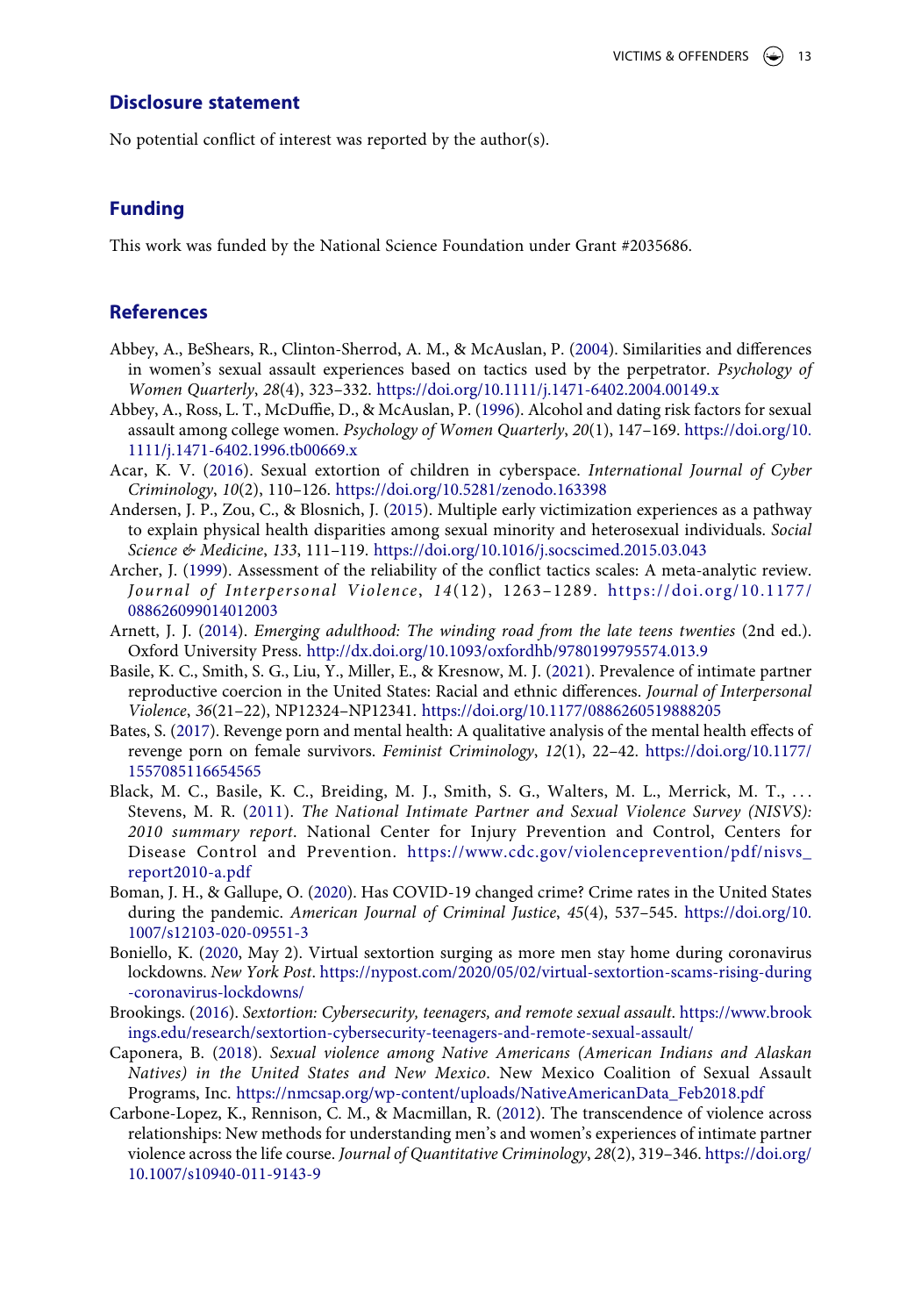- <span id="page-14-16"></span>Cho, H. [\(2012](#page-12-1)). Racial differences in the prevalence of intimate partner violence against women and associated factors. *Journal of Interpersonal Violence*, *27*(2), 344–363. [https://doi.org/10.1177/](https://doi.org/10.1177/0886260511416469) [0886260511416469](https://doi.org/10.1177/0886260511416469)
- <span id="page-14-5"></span>Citron, D. K., & Franks, M. A. [\(2014\)](#page-2-2). Criminalizing revenge porn. *Wake Forest Law Review*, *49*, 345. [https://scholarship.law.bu.edu/faculty\\_scholarship/643](https://scholarship.law.bu.edu/faculty_scholarship/643)
- <span id="page-14-0"></span>Clevenger, S. L., Navarro, J. N., & Gilliam, M. ([2018\)](#page-1-3). Technology and the endless "cat and mouse" game: A review of the interpersonal cybervictimization literature. *Sociology Compass*, *12*(12), e12639. <https://doi.org/10.1111/soc4.12639>
- <span id="page-14-15"></span>Clevenger, S., & Navarro, J. ([2021](#page-12-2)). The "third-victimization": The cybervictimization of sexual assault survivors and their families. *Journal of Contemporary Criminal Justice*, *37*(3), 356–378. <https://doi.org/10.1177/10439862211001616>
- <span id="page-14-12"></span>Daigle, L. E., & Hawk, S. R. ([2021,](#page-5-3) March 22). Sexual orientation, revictimization, and polyvictimization. *Sexuality Research and Social Policy*. [https://doi.org/10.1007/s13178-021-](https://doi.org/10.1007/s13178-021-00543-4) [00543-4](https://doi.org/10.1007/s13178-021-00543-4)
- <span id="page-14-10"></span>DeKeseredy, W. S., Schwartz, M. D., Harris, B., Woodlock, D., Nolan, J., & Hall-Sanchez, A. [\(2019\)](#page-4-2). Technology-facilitated stalking and unwanted sexual messages/images in a college campus community: The role of negative peer support. *SAGE Open*, *9*(1), 215824401982823. [https://doi.org/10.](https://doi.org/10.1177/2158244019828231) [1177/2158244019828231](https://doi.org/10.1177/2158244019828231)
- <span id="page-14-11"></span>DeKeseredy, W. S., Schwartz, M. D., Nolan, J., Mastron, N., & Hall-Sanchez, A. ([2018\)](#page-4-2). Polyvictimization and the continuum of sexual abuse at a college campus: Does negative peer support increase the likelihood of multiple victimizations? *The British Journal of Criminology*, *58*  (5), 1107–1126. <https://doi.org/10.1093/bjc/azy036>
- <span id="page-14-13"></span>Douglass, C. H., Wright, C. J. C., Davis, A. C., & Lim, M. S. C. ([2018\)](#page-9-1). Correlates of in-person and technology-facilitated sexual harassment from an online survey among young Australians. *Sexual Health*, *15*(4), 361. <https://doi.org/10.1071/SH17208>
- Eaton, A. A., Jacobs, H., & Ruvalcaba, Y. (2017). *2017 nationwide online study of nonconsensual porn victimization and perpetration: A summary report*. Cyber Civil Rights Initiative. [https://www.](https://www.cybercivilrights.org/wp-content/uploads/2017/06/CCRI-2017-ResearchReport.pdf) [cybercivilrights.org/wp-content/uploads/2017/06/CCRI-2017-ResearchReport.pdf](https://www.cybercivilrights.org/wp-content/uploads/2017/06/CCRI-2017-ResearchReport.pdf)
- <span id="page-14-4"></span>Eaton, A. A., & McGlynn, C. ([2020\)](#page-2-3). The psychology of nonconsensual porn: Understanding and addressing a growing form of sexual violence. *Policy Insights from the Behavioral and Brain Sciences*, *7*(2), 190–197. <https://doi.org/10.1177/2372732220941534>
- <span id="page-14-6"></span>Eaton, A. A., Noori, S., Bonomi, A., Stephens, D. P., & Gillum, T. L. ([2020\)](#page-2-4). Nonconsensual porn as a form of intimate partner violence: Using the power and control wheel to understand nonconsensual porn perpetration in intimate relationships. *Trauma, Violence, & Abuse*, *22*(5), 1140–1154. <https://doi.org/10.1177/1524838020906533>
- <span id="page-14-7"></span>Ehman, A. C., & Gross, A. M. [\(2019\)](#page-2-5). Sexual cyberbullying: Review, critique, & future directions. *Aggression and Violent Behavior*, *44*, 80–87. <http://dx.doi.org/10.1016/j.avb.2018.11.001>
- <span id="page-14-8"></span>Equality Now. ([2021\)](#page-2-6). *Ending online sexual exploitation and abuse of women and girls: A call for International standards*. [https://live-equality-now.pantheonsite.io/wp-content/uploads/2021/11/](https://live-equality-now.pantheonsite.io/wp-content/uploads/2021/11/Ending-OSEA-Report.pdf) [Ending-OSEA-Report.pdf](https://live-equality-now.pantheonsite.io/wp-content/uploads/2021/11/Ending-OSEA-Report.pdf)
- <span id="page-14-1"></span>FBI. [\(2020](#page-1-4), April 20). *Online extortion scams increasing during the Covid-19 crisis*. [https://www.ic3.](https://www.ic3.gov/media/2020/200420.aspx) [gov/media/2020/200420.aspx](https://www.ic3.gov/media/2020/200420.aspx)
- <span id="page-14-2"></span>FBI. ([2021,](#page-1-4) September 2). *FBI warns about an increase in sextortion complaints*. [https://www.ic3.gov/](https://www.ic3.gov/Media/Y2021/PSA210902) [Media/Y2021/PSA210902](https://www.ic3.gov/Media/Y2021/PSA210902)
- <span id="page-14-14"></span>Fernet, M., Hébert, M., Brodeur, G., & Théorêt, V. [\(2021](#page-11-0)). "When you're in a relationship, you say no, but your partner insists": Sexual dating violence and ambiguity among girls and young women. *Journal of Interpersonal Violencei*, *36*(19–20), 9436–9459. [https://doi.org/10.1177/](https://doi.org/10.1177/0886260519867149)  [0886260519867149](https://doi.org/10.1177/0886260519867149)
- <span id="page-14-3"></span>Fisico, R., & Harkins, L. ([2021](#page-2-7)). Technology and sexual offending. *Current Psychiatry Reports*, *23*(59), 1–8. <https://doi.org/10.1007/s11920-021-01269-1>
- <span id="page-14-9"></span>Gámez-Guadix, M., & Incera, D. [\(2021](#page-2-8)). Homophobia is online: Sexual victimization and risks on the internet and mental health among bisexual, homosexual, pansexual, asexual, and queer adolescents. *Computers in Human Behavior*, *119*, 106728. [https://doi.org/10.1016/j.chb.2021.](https://doi.org/10.1016/j.chb.2021.106728) [106728](https://doi.org/10.1016/j.chb.2021.106728)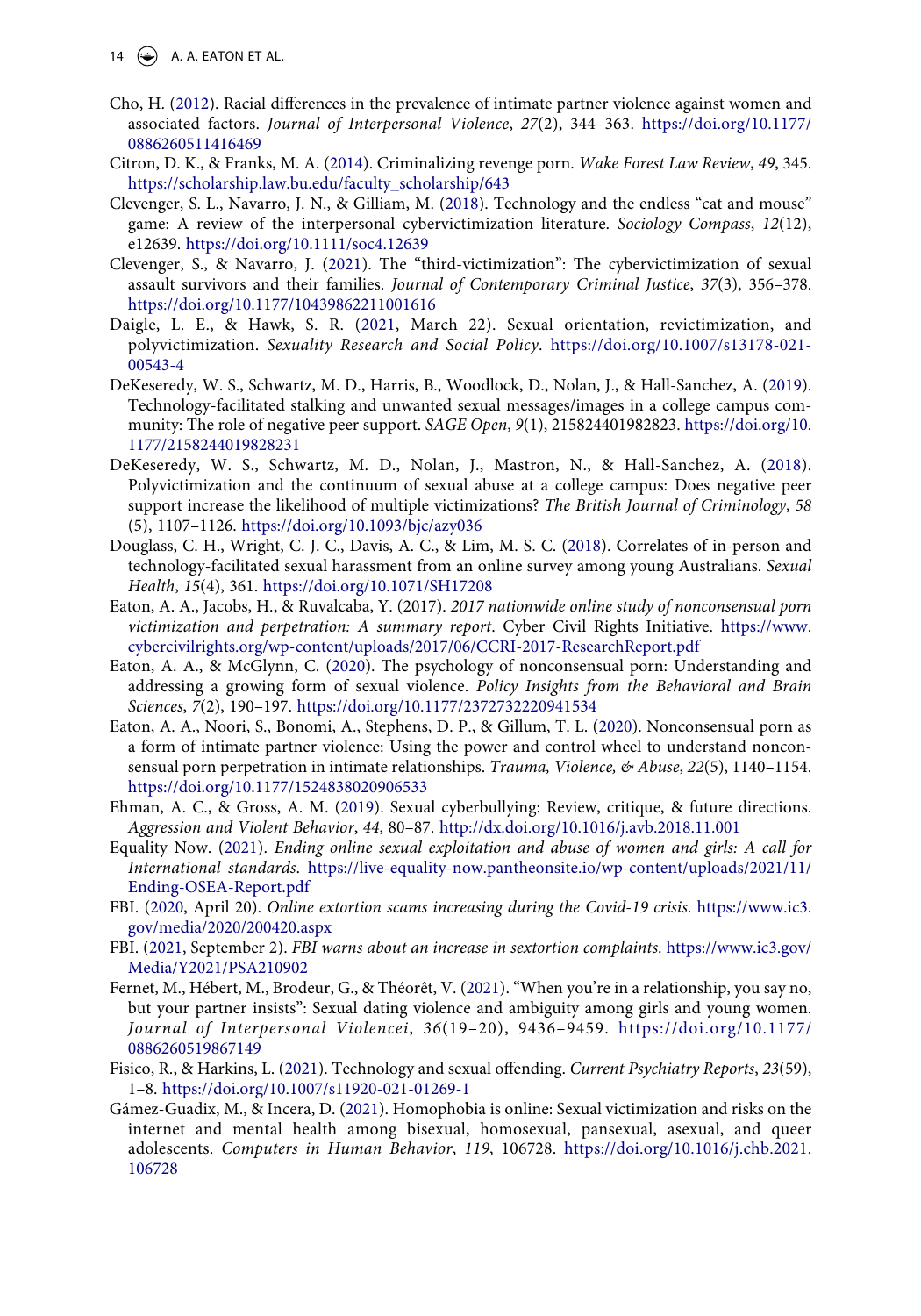- <span id="page-15-7"></span>Gidycz, C. A., Hanson, K., & Layman, M. J. ([1995](#page-4-3)). A prospective analysis of the relationships among sexual assault experiences: An extension of previous findings. *Psychology of Women Quarterly*, *19*  (1), 5–29. <https://doi.org/10.1111/j.1471-6402.1995.tb00276.x>
- <span id="page-15-17"></span>Gilbar, O., & Ford, J. [\(2020\)](#page-12-3). Indirect effects of PTSD and complex PTSD in the relationship of polyvictimization with intimate partner violence victimization and perpetration among men in mandated treatment. *European Journal of Psychotraumatology*, *11*(1), 1794653. [https://doi.org/10.](https://doi.org/10.1080/20008198.2020.1794653) [1080/20008198.2020.1794653](https://doi.org/10.1080/20008198.2020.1794653)
- <span id="page-15-13"></span>Grace, K. T., & Anderson, J. C. [\(2018\)](#page-5-4). Reproductive coercion: A systematic review. *Trauma, Violence, & Abuse*, *19*(4), 371–390. <https://doi.org/10.1177/1524838016663935>
- <span id="page-15-3"></span>Hall, M., & Hearn, J. [\(2019\)](#page-2-9). Revenge pornography and manhood acts: A discourse analysis of perpetrators' accounts. *Journal of Gender Studies*, *28*(2), 158–170. [https://doi.org/10.1080/](https://doi.org/10.1080/09589236.2017.1417117) [09589236.2017.1417117](https://doi.org/10.1080/09589236.2017.1417117)
- <span id="page-15-5"></span>Hamby, S., & Grych, J. ([2013](#page-3-2)). Tracing the threads of the web: The epidemiology of interconnections among forms of violence and victimization. In *The web of violence* (pp. 9–27). SpringerBriefs in Sociology. Dordrecht:Springer. [https://doi.org/10.1007/978-94-007-5596-3\\_2](https://doi.org/10.1007/978-94-007-5596-3_2)
- Harwell, D. (2020, April 3). Thousands of Zoom video calls left exposed on open web. *The Washington Post*. [https://www.washingtonpost.com/technology/2020/04/03/thousands-zoom-video-calls-left](https://www.washingtonpost.com/technology/2020/04/03/thousands-zoom-video-calls-left-exposed-open-web/?fbclid=IwAR3eGg-5v4YZRvis0baGTncTy6zv9g74WFrPelMIMANg-QHFzplqlPuxFd8%26utm_campaign=wp_main%26utm_medium=social%26utm_source=facebook)[exposed-open-web/?fbclid=IwAR3eGg-5v4YZRvis0baGTncTy6zv9g74WFrPelMIMANg-](https://www.washingtonpost.com/technology/2020/04/03/thousands-zoom-video-calls-left-exposed-open-web/?fbclid=IwAR3eGg-5v4YZRvis0baGTncTy6zv9g74WFrPelMIMANg-QHFzplqlPuxFd8%26utm_campaign=wp_main%26utm_medium=social%26utm_source=facebook)
- [QHFzplqlPuxFd8&utm\\_campaign=wp\\_main&utm\\_medium=social&utm\\_source=facebook](https://www.washingtonpost.com/technology/2020/04/03/thousands-zoom-video-calls-left-exposed-open-web/?fbclid=IwAR3eGg-5v4YZRvis0baGTncTy6zv9g74WFrPelMIMANg-QHFzplqlPuxFd8%26utm_campaign=wp_main%26utm_medium=social%26utm_source=facebook)
- <span id="page-15-4"></span>Henry, N., & Flynn, A. [\(2019](#page-2-9)). Image-based sexual abuse: Online distribution channels and illicit communities of support. *Violence Against Women*, *25*(16), 1932–1955. [https://doi.org/10.1177/](https://doi.org/10.1177/1077801219863881) [1077801219863881](https://doi.org/10.1177/1077801219863881)
- <span id="page-15-9"></span>Henry, N., Flynn, A., & Powell, A. ([2020\)](#page-4-4). Technology-facilitated domestic and sexual violence: A review. *Violence Against Women*, *26*(15–16), 1828–1854. <https://doi.org/10.1177/1077801219875821>
- <span id="page-15-0"></span>Henry, N., McGlynn, C., Flynn, A., Johnson, K., Powell, A., & Scott, A. ([2020\)](#page-1-3). *Image-based sexual abuse: A study on the causes and consequences of non-consensual nude or sexual imagery*. Routledge.
- <span id="page-15-10"></span>Henry, N., & Powell, A. [\(2015](#page-4-5)). Embodied harms: Gender, shame and technology–facilitated sexual violence in cyberspace. *Violence Against Women*, *21*(6), 758–779. [https://doi.org/10.1177/](https://doi.org/10.1177/1077801215576581) [1077801215576581](https://doi.org/10.1177/1077801215576581)
- <span id="page-15-2"></span>Henry, N., & Powell, A. [\(2018](#page-1-5)). Technology-facilitated sexual violence: A literature review of empirical research. *Trauma, Violence, & Abuse*, *19*(2), 195–208. [https://doi.org/10.1177/](https://doi.org/10.1177/1524838016650189) [1524838016650189](https://doi.org/10.1177/1524838016650189)
- <span id="page-15-11"></span>Hinduja, S., & Patchin, J. W. [\(2018](#page-4-6)). *Cyberbullying identification, prevention, and response*. Cyberbullying Research Center (cyberbullying.org).
- <span id="page-15-1"></span>Jane, E. A. [\(2020](#page-1-3)). Online abuse and harassment. In K. Ross, I. Bachmann, V. Cardo, S. Moorti, & M. Scarcelli (Eds.), *The international encyclopedia of gender, media, and communication*. [https://](https://doi.org/10.1002/9781119429128.iegmc080) [doi.org/10.1002/9781119429128.iegmc080](https://doi.org/10.1002/9781119429128.iegmc080)
- <span id="page-15-6"></span>Krebs, C., Breiding, M. J., Browne, A., & Warner, T. [\(2011](#page-4-7)). The association between different types of intimate partner violence experienced by women. *Journal of Family Violence*, *26*(6), 487–500. <https://doi.org/10.1007/s10896-011-9383-3>
- <span id="page-15-16"></span>Lagdon, S., Armour, C., & Stringer, M. ([2014\)](#page-12-4). Adult experience of mental health outcomes as a result of intimate partner violence victimisation: A systematic review. *European Journal of Psychotraumatology*, *5*(1), 24794. <https://doi.org/10.3402/ejpt.v5.24794>
- <span id="page-15-15"></span>Laursen, B., Little, T. D., & Card, N. A. ([2012](#page-11-1)). *The handbook of developmental research methods*. Guilford Press.
- <span id="page-15-14"></span>Liggett, R. [\(2019](#page-9-2)). Exploring online sextortion offenses: Ruses, demands, and motivations. *Sexual Assault Report*, *22*(4), 58–62.
- <span id="page-15-12"></span>Maheux, A. J., & Choukas-Bradley, S. ([2021](#page-4-8)). Sexuality and mental health in emerging adulthood. In E. M. Morgan & M. H. M. van Dulmen (Eds.), *Sexuality in emerging adulthood* (pp. 452–470). Oxford University Press.
- <span id="page-15-8"></span>Marganski, A., & Melander, L. ([2018](#page-4-2)). Intimate partner violence victimization in the cyber and real world: Examining the extent of cyber aggression experiences and its association with in-person dating violence. *Journal of Interpersonal Violence*, *33*(7), 1071–1095. [https://doi.org/10.1177/](https://doi.org/10.1177/0886260515614283) [0886260515614283](https://doi.org/10.1177/0886260515614283)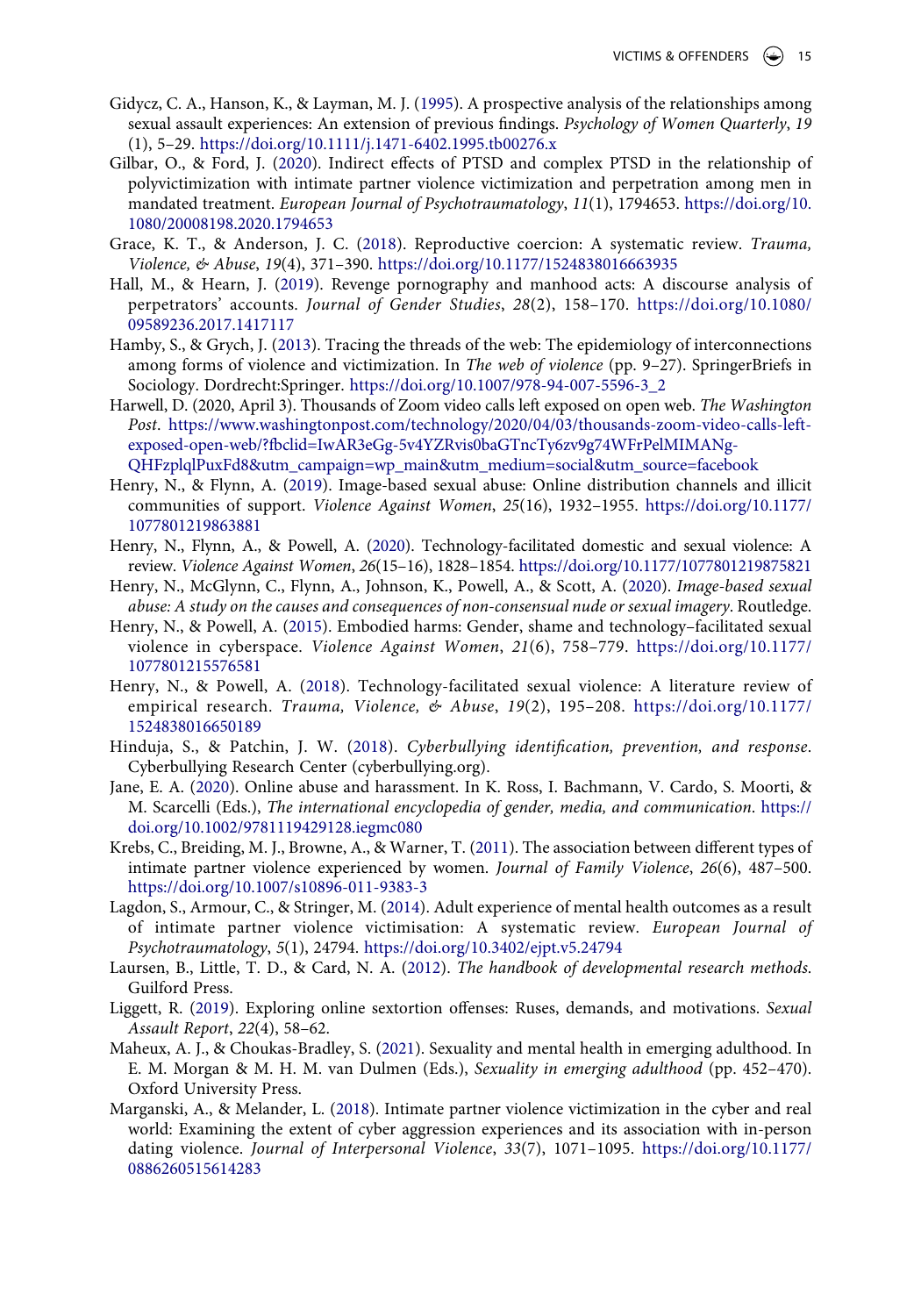16  $\left(\frac{1}{2}\right)$  A. A. EATON ET AL.

- <span id="page-16-10"></span>McGlynn, C., Rackley, E., & Houghton, R. [\(2017\)](#page-4-9). Beyond "revenge porn": The continuum of image-based sexual abuse. *Feminist Legal Studies*, *25*(1), 25–46. [https://doi.org/10.1007/s10691-](https://doi.org/10.1007/s10691-017-9343-2) [017-9343-2](https://doi.org/10.1007/s10691-017-9343-2)
- <span id="page-16-16"></span>Mellins, C. A., Walsh, K., Sarvet, A. L., Wall, M., Gilbert, L., Santelli, J. S., Thompson, M., Wilson, P. A., Khan, S., Benson, S., Bah, K., Kaufman, K. A., Reardon, L., & Hirsch, J. S. [\(2017\)](#page-10-0). Sexual assault incidents among college undergraduates: Prevalence and factors associated with risk. *PLoS ONE*, *12*(11), e0186471. <https://doi.org/10.1371/journal.pone.0186471>
- <span id="page-16-15"></span>Muthén, B., & Asparouhov, T. [\(2002](#page-7-0)). *Latent variable analysis with categorical outcomes: Multiplegroup and growth modeling in Mplus*. Mplus Web Notes: No. 4. [www.statmodel.com](http://www.statmodel.com)
- <span id="page-16-14"></span>Muthén, L. K., & Muthén, B. O. [\(2007\)](#page-7-1). *Mplus user's guide* (Sixth ed.). Muthén & Muthén.
- <span id="page-16-2"></span>O'Malley, R. L., & Holt, K. M. ([2022](#page-2-10)). Cyber sextortion: An exploratory analysis of different perpetrators engaging in a similar crime. *Journal of Interpersonal Violence*, *37*(1–2), 258–283. <https://doi.org/10.1177/0886260520909186>
- <span id="page-16-4"></span>Paat, Y. F., & Markham, C. ([2020\)](#page-3-3). Digital crime, trauma, and abuse: Internet safety and cyber risks for adolescents and emerging adults in the 21st century. *Social Work in Mental Health*, 1–23. <https://doi.org/10.1080/15332985.2020.1845281>
- <span id="page-16-3"></span>Patchin, J. W., & Hinduja, S. [\(2020](#page-2-8)). Sextortion among adolescents: Results from a national survey of U.S. youth. *Sexual Abuse*, *32*(1), 30–54. <https://doi.org/10.1177/1079063218800469>
- <span id="page-16-8"></span>Patel, U., & Roesch, R. [\(2020](#page-4-4)). The prevalence of technology-facilitated sexual violence: A meta-analysis and systematic review. *Trauma, Violence, & Abuse*. [https://doi.org/10.1177/](https://doi.org/10.1177/1524838020958057) [1524838020958057](https://doi.org/10.1177/1524838020958057)
- <span id="page-16-13"></span>Perry, S. W. ([2004\)](#page-5-5). *American Indians and crime- A BJS statistical profile 1992-2002*. Bureau of Justice Statistics, US Department of Justice, Office of Justice Programs. [https://bjs.ojp.gov/content/pub/](https://bjs.ojp.gov/content/pub/pdf/aic02.pdf) [pdf/aic02.pdf](https://bjs.ojp.gov/content/pub/pdf/aic02.pdf)
- <span id="page-16-12"></span>Pew Research Center. ([2021\)](#page-4-10). *About three-in-ten U.S. adults say they are 'almost constantly' online*. [https://www.pewresearch.org/fact-tank/2021/03/26/about-three-in-ten-u-s-adults-say-they-are](https://www.pewresearch.org/fact-tank/2021/03/26/about-three-in-ten-u-s-adults-say-they-are-almost-constantly-online/)[almost-constantly-online/](https://www.pewresearch.org/fact-tank/2021/03/26/about-three-in-ten-u-s-adults-say-they-are-almost-constantly-online/)
- <span id="page-16-0"></span>Pina, A., Holland, J., & James, M. ([2017\)](#page-2-11). The malevolent side of revenge porn proclivity: Dark personality traits and sexist ideology. *International Journal of Technoethics*, *8*(1), 30–43. [https://](https://doi.org/10.4018/IJT.2017010103) [doi.org/10.4018/IJT.2017010103](https://doi.org/10.4018/IJT.2017010103)
- <span id="page-16-1"></span>Powell, A., Henry, N., Flynn, A., & Scott, A. J. ([2019](#page-2-12)). Image-based sexual abuse: The extent, nature, and predictors of perpetration in a community sample of Australian adults. *Computers in Human Behavior*, *92*, 393–402. <https://doi.org/10.1016/j.chb.2018.11.009>
- <span id="page-16-18"></span>Powell, A., & Henry, N. ([2017\)](#page-11-2). *Introduction. Sexual violence in a digital age*. Palgrave MacMillian.
- <span id="page-16-9"></span>Powell, A., & Henry, N. ([2019\)](#page-4-6). Technology-facilitated sexual violence victimization: Results from an online survey of Australian adults. *Journal of Interpersonal Violence*, *34*(17), 3637–3665. [https://](https://doi.org/10.1177/0886260516672055) [doi.org/10.1177/0886260516672055](https://doi.org/10.1177/0886260516672055)
- <span id="page-16-7"></span>Reed, L. A., Tolman, R. M., & Ward, L. M. [\(2016](#page-4-2)). Snooping and sexting: Digital media as a context for dating aggression and abuse among college students. *Violence Against Women*, *22*(13), 1556–1576. <https://doi.org/10.1177/1077801216630143>
- <span id="page-16-5"></span>Ross, J. M., Drouin, M., & Coupe, A. [\(2019\)](#page-3-4). Sexting coercion as a component of intimate partner polyvictimization. *Journal of Interpersonal Violence*, *34*(11), 2269–2291. [https://doi.org/10.1177/](https://doi.org/10.1177/0886260516660300) [0886260516660300](https://doi.org/10.1177/0886260516660300)
- <span id="page-16-11"></span>Ruvalcaba, Y., & Eaton, A. A. ([2020](#page-4-11)). Nonconsensual pornography among U.S. adults: A sexual scripts framework on victimization, perpetration, and health correlates for women and men. *Psychology of Violence*, *10*(1), 68–78. <https://doi.org/10.1037/vio0000233>
- <span id="page-16-6"></span>Sabina, C., & Straus, M. A. ([2008](#page-4-12)). Polyvictimization by dating partners and mental health among U.S. college students. *Violence & Victims*, *23*(6), 667–682. [https://doi.org/10.1891/](https://doi.org/10.1891/0886-6708.23.6.667) [0886-6708.23.6.667](https://doi.org/10.1891/0886-6708.23.6.667)
- <span id="page-16-17"></span>Sargent, K. S., Krauss, A., Jouriles, E. N., & McDonald, R. ([2016](#page-10-1)). Cybervictimization, psychological intimate partner violence, and problematic mental health outcomes among first-year college students. *Cyberpsychology, Behavior and Social Networking*, *19*(9), 545–550. [https://doi.org/10.](https://doi.org/10.1089/cyber.2016.0115) [1089/cyber.2016.0115](https://doi.org/10.1089/cyber.2016.0115)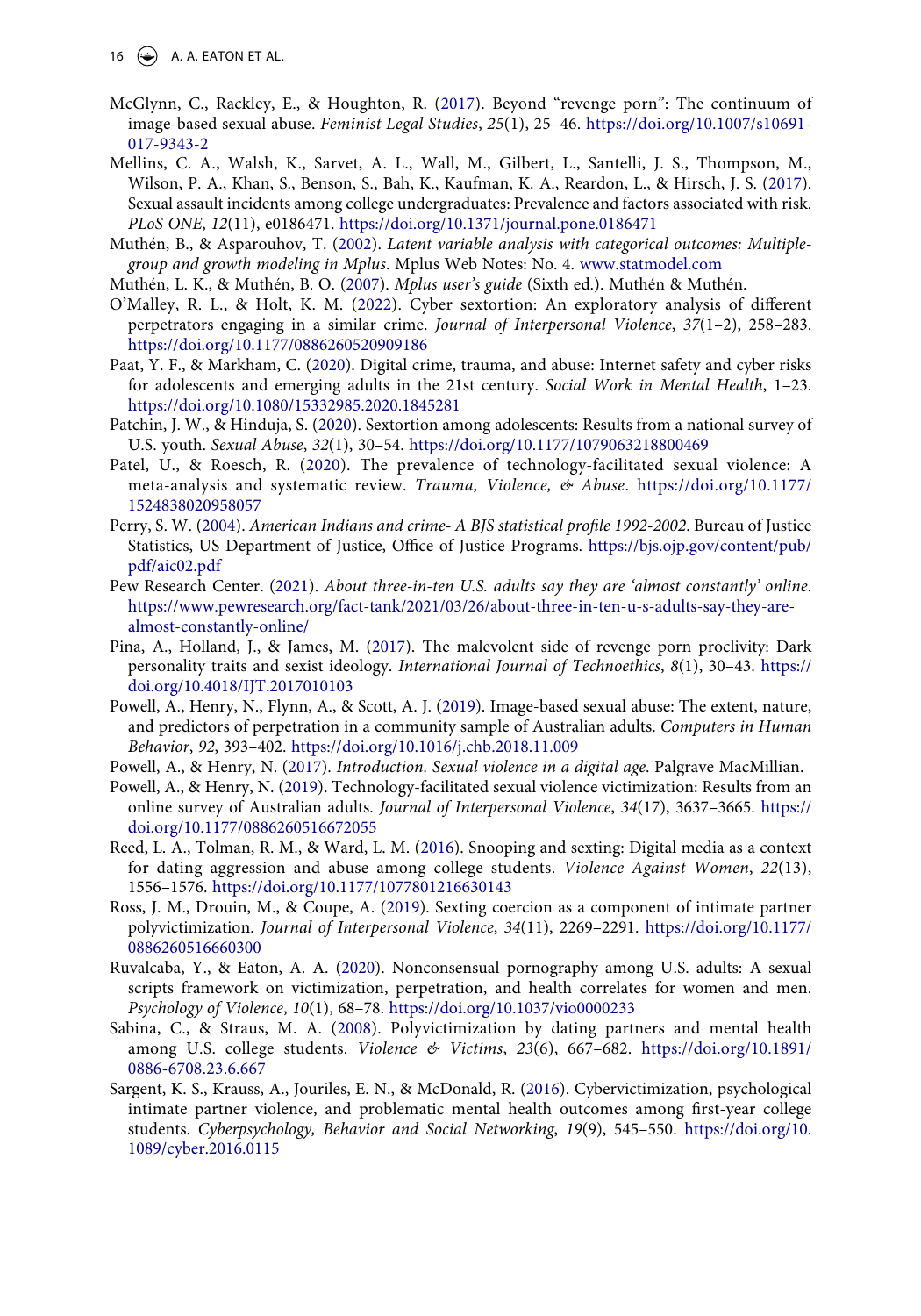- <span id="page-17-8"></span>Schwab-Reese, L. M., Currie, D., Mishra, A. A., & Peek-Asa, C. [\(2021\)](#page-5-6). A comparison of violence victimization and polyvictimization experiences among sexual minority and heterosexual adolescents and young adults. *Journal of Interpersonal Violence*, *36*(11–12), NP5874–NP5891. [https://doi.](https://doi.org/10.1177/0886260518808853) [org/10.1177/0886260518808853](https://doi.org/10.1177/0886260518808853)
- <span id="page-17-15"></span>Shadish, W. R., Cook, T. D., & Campbell, D. T. ([2002\)](#page-11-1). *Experimental and quasi-experimental designs for generalized causal inference* (2nd ed.). Houghton-Mifflin.
- <span id="page-17-6"></span>Smith, P. H., White, J. W., & Holland, L. J. [\(2003\)](#page-3-5). A longitudinal perspective on dating violence among adolescent and college-age women. *American Journal of Public Health*, *93*(7), 1104–1109. <https://doi.org/10.2105/AJPH.93.7.1104>
- <span id="page-17-16"></span>Snyder, J. A., Scherer, H. L., & Fisher, B. S. ([2021](#page-11-3)). Poly-victimization among female college students: Are the risk factors the same as those who experience one type of victimization? *Violence Against Women*, *27*(10), 1716–1735. <https://doi.org/10.1177/1077801220952176>
- <span id="page-17-7"></span>Statista. ([2021](#page-4-13)). *Number of rape or sexual assault victims in the United States per year from 2000 to 2019, by gender*. [https://www.statista.com/statistics/642458/rape-and-sexual-assault-victims-in-the](https://www.statista.com/statistics/642458/rape-and-sexual-assault-victims-in-the-us-by-gender/) [-us-by-gender/](https://www.statista.com/statistics/642458/rape-and-sexual-assault-victims-in-the-us-by-gender/)
- <span id="page-17-11"></span>Straus, M. A., Hamby, S. L., Boney-mccoy, S., & Sugarman, D. B. ([1996](#page-6-2)). The Revised Conflict Tactics Scales (CTS2): Development and preliminary psychometric data. *Journal of Family Issues*, *17*(3), 283–316. <https://doi.org/10.1177/019251396017003001>
- <span id="page-17-17"></span>Tjaden, P., & Thoennes, N. [\(2000\)](#page-12-5). Prevalence and consequences of male-to-female and female-tomale intimate partner violence as measured by the National Violence Against Women Survey. *Violence Against Women*, *6*(2), 142–161. <https://doi.org/10.1177/10778010022181769>
- <span id="page-17-10"></span>Trochim, W., Donnelly, J. P., & Arora, K. ([2015](#page-5-7)). *Research methods: The essential knowledge base*. Nelson Education.
- <span id="page-17-1"></span>van Oosten, J., F., M., & Vandenbosch, L. ([2020](#page-2-9)). Predicting the willingness to engage in non-consensual forwarding of sexts: The role of pornography and instrumental notions of sex. *Archives of Sexual Behavior*, *49*(4), 1121–1132. <https://doi.org/10.1007/s10508-019-01580-2>
- <span id="page-17-0"></span>Vogels, E. A. ([2021\)](#page-1-6). *The state of online harassment*. Pew Research Center. [https://www.pewresearch.](https://www.pewresearch.org/internet/2021/01/13/the-state-of-online-harassment/) [org/internet/2021/01/13/the-state-of-online-harassment/](https://www.pewresearch.org/internet/2021/01/13/the-state-of-online-harassment/)
- <span id="page-17-9"></span>Walters, M. L., Chen, J., & Breiding, M. J. ([2013](#page-5-6)). *The National Intimate Partner and Sexual Violence Survey (NISVS): 2010 findings on victimization by sexual orientation*. National Center for Injury Prevention and Control, Centers for Disease Control and Prevention. [https://www.cdc.gov/violen](https://www.cdc.gov/violenceprevention/pdf/nisvs_sofindings.pdf) [ceprevention/pdf/nisvs\\_sofindings.pdf](https://www.cdc.gov/violenceprevention/pdf/nisvs_sofindings.pdf)
- <span id="page-17-5"></span>Whitty, M. T. [\(2015](#page-3-6)). Anatomy of the online dating romance scam. *Security Journal*, *28*(4), 443–455. <https://doi.org/10.1057/sj.2012.57>
- <span id="page-17-13"></span>Whyte, S., & Torgler, B. ([2017](#page-10-2)). Preference versus choice in online dating. *Cyberpsychology, Behavior, and Social Networking*, *20*(3), 150–156. <https://doi.org/10.1089/cyber.2016.0528>
- <span id="page-17-4"></span>Wittes, B., Poplin, C., Jurecic, Q., & Spera, C. ([2016\)](#page-2-13). *Sextortion: Cybersecurity, teenagers, and remote sexual assault*. Brookings Institution. [https://www.brookings.edu/research/sextortion](https://www.brookings.edu/research/sextortion-cybersecurity-teenagers-and-remote-sexual-assault/)[cybersecurity-teenagers-and-remote-sexual-assault/](https://www.brookings.edu/research/sextortion-cybersecurity-teenagers-and-remote-sexual-assault/)
- <span id="page-17-2"></span>Wolak, J., & Finkelhor, D. ([2016](#page-2-12)). *Sextortion: Findings from a survey of 1,631 victims*. Crimes Against Children Research Center, University of New Hampshire. [https://www.humantraffickingsearch.](https://www.humantraffickingsearch.org/wp-content/uploads/2018/09/Sextortion_Report.pdf) [org/wp-content/uploads/2018/09/Sextortion\\_Report.pdf](https://www.humantraffickingsearch.org/wp-content/uploads/2018/09/Sextortion_Report.pdf)
- <span id="page-17-3"></span>Wolak, J., Finkelhor, D., Walsh, W., & Treitman, L. [\(2018\)](#page-2-8). Sextortion of minors: Characteristics and dynamics. *Journal of Adolescent Health*, *62*(1), 72–79. <https://doi.org/10.1016/j.jadohealth.2017.08.014>
- <span id="page-17-18"></span>Wolfe, D. A. [\(2018](#page-12-6)). Why polyvictimization matters. *Journal of Interpersonal Violence*, *33*(5), 832–837. <https://doi.org/10.1177/0886260517752215>
- <span id="page-17-14"></span>Wolford-Clevenger, C., Zapor, H., Brasfield, H., Febres, J., Elmquist, J., Brem, M., Shorey, R. C., & Stuart, G. L. [\(2016](#page-10-3)). An examination of the partner cyber abuse questionnaire in a college student sample. *Psychology of Violence*, *6*(1), 156–162. <https://doi.org/10.1037/a0039442>
- <span id="page-17-12"></span>Xue, B., & McMunn, A. ([2021](#page-10-4)). Gender differences in unpaid care work and psychological distress in the UK Covid-19 lockdown. *PloS One*, *16*(3), e0247959. [https://doi.org/10.1371/journal.pone.](https://doi.org/10.1371/journal.pone.0247959) [0247959](https://doi.org/10.1371/journal.pone.0247959)